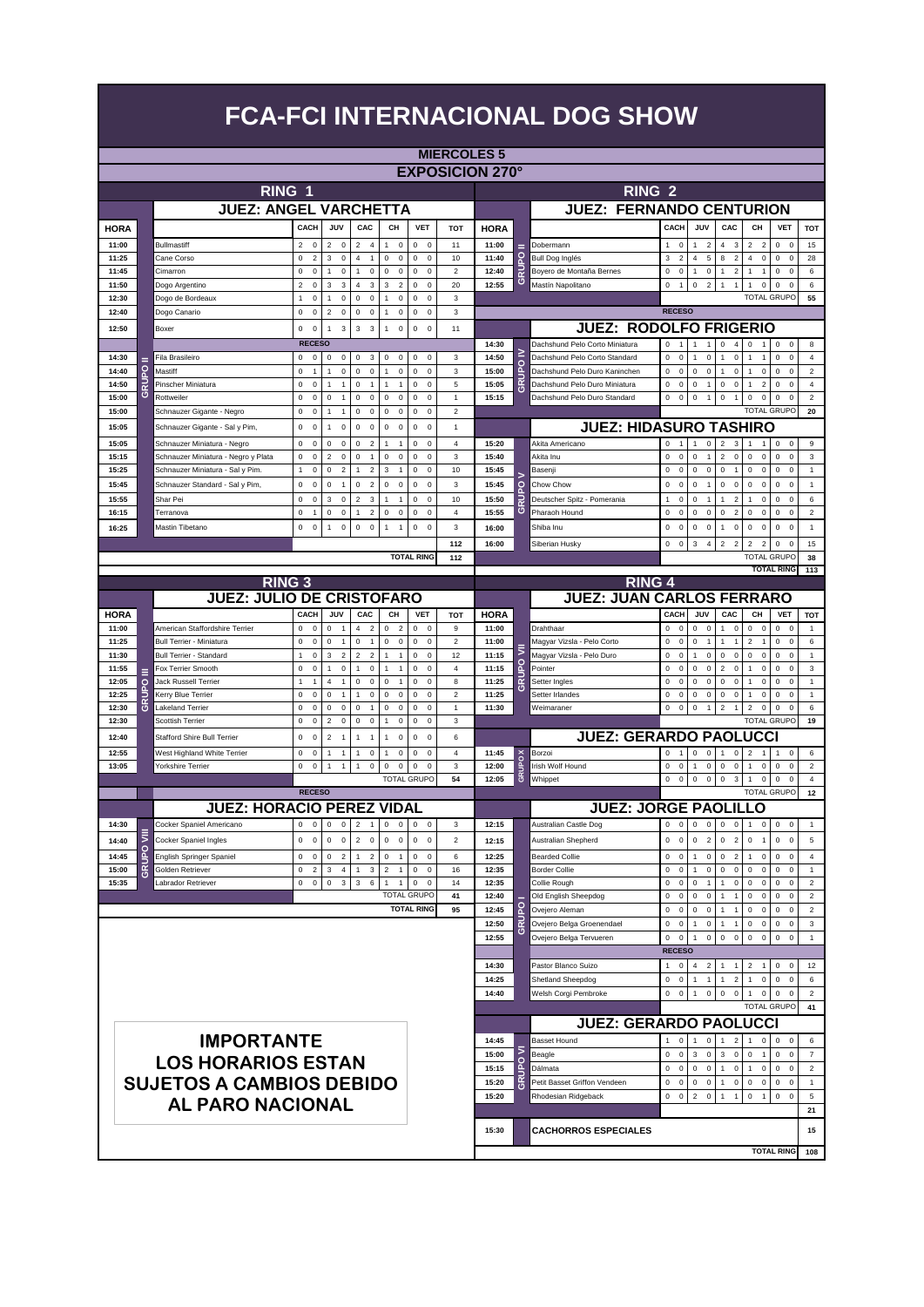|             |          |                                      |                |                |                |                |                |                |             |                |                    |                   | .              |
|-------------|----------|--------------------------------------|----------------|----------------|----------------|----------------|----------------|----------------|-------------|----------------|--------------------|-------------------|----------------|
|             |          | <b>RING 5</b>                        |                |                |                |                |                |                |             |                |                    |                   |                |
|             |          | <b>JUEZ: ABEL TAKEDA</b>             |                |                |                |                |                |                |             |                |                    |                   |                |
| <b>HORA</b> |          |                                      |                | CACH           |                | JUV            | CAC            |                |             | CH             |                    | <b>VET</b>        | <b>TOT</b>     |
| 11:00       |          | <b>Bull Dog Francés</b>              | $\mathfrak{p}$ | 1              |                |                | 16 10 14 7     |                | 3           | $\mathbf{1}$   | $\mathbf 0$        | $\mathbf 0$       | 54             |
|             |          |                                      |                | <b>RECESO</b>  |                |                |                |                |             |                |                    |                   |                |
| 14:30       |          | <b>Bichon Frisse</b>                 | $\mathbf 0$    | $\mathbf 0$    | $\mathbf 0$    | $\overline{2}$ | 1              | 1              | $\mathbf 0$ | 1              | $\mathbf 0$        | 1                 | 6              |
| 14:45       |          | <b>Boston Terrier</b>                | $\Omega$       | $\Omega$       | $\Omega$       | $\mathbf 0$    | 1              | 1              | $\Omega$    | 1              | $\Omega$           | $\mathbf 0$       | 3              |
| 14:50       |          | Caniche Enano                        | $\Omega$       | $\Omega$       | $\Omega$       | $\Omega$       | 1              | 1              | $\Omega$    | $\Omega$       | $\Omega$           | $\Omega$          | $\mathfrak{p}$ |
| 14:55       |          | Caniche Gigante                      | $\mathbf 0$    | $\mathbf 0$    | $\Omega$       | 1              | $\mathbf 0$    | $\mathbf 0$    | 1           | $\mathbf 0$    | $\mathbf 0$        | 0                 | $\mathfrak{p}$ |
| 15:00       |          | Caniche Toy                          | 1              | $\mathbf 0$    | $\Omega$       | $\overline{2}$ | $\overline{c}$ | $\overline{2}$ | $\Omega$    | $\overline{2}$ | $\mathbf 0$        | $\mathbf 0$       | 9              |
| 15:20       | ×        | Chihuahua Pelo Corto                 | $\Omega$       | 1              | $\mathfrak{p}$ | 1              | 0              | $\Omega$       | $\Omega$    | $\Omega$       | $\Omega$           | $\Omega$          | 4              |
| 15:30       | <b>O</b> | Chihuahua Pelo Largo                 | $\Omega$       | $\Omega$       | $\Omega$       | 1              | 0              | 1              | $\Omega$    | $\Omega$       | 0                  | 0                 | $\mathfrak{p}$ |
| 15:35       | 종        | Chinese Crested Dog                  | $\Omega$       | $\Omega$       | $\mathbf{1}$   | $\Omega$       | $\Omega$       | $\Omega$       | $\Omega$    | 0              | $\Omega$           | $\Omega$          | $\mathbf{1}$   |
| 15:35       |          | Coton De Tulear                      | $\Omega$       | $\Omega$       | $\Omega$       | $\Omega$       | 1              | 0              | $\Omega$    | $\Omega$       | $\Omega$           | $\Omega$          | $\mathbf{1}$   |
| 15:40       |          | Epagneul Nain Continental - Papillon | $\Omega$       | $\Omega$       | $\mathfrak{p}$ | $\Omega$       | 1              | 0              | $\Omega$    | $\Omega$       | 0                  | 0                 | 3              |
| 15:45       |          | Lhasa Apso                           | $\Omega$       | $\Omega$       | 1              | $\Omega$       | $\Omega$       | $\Omega$       | $\Omega$    | $\Omega$       | $\Omega$           | $\Omega$          | $\overline{1}$ |
| 15:45       |          | Maltes                               | $\Omega$       | $\Omega$       | $\Omega$       | $\overline{2}$ | 3              | 1              | $\Omega$    | $\Omega$       | 0                  | $\Omega$          | 6              |
| 16:00       |          | Pequeño Perro Ruso                   | $\Omega$       | $\Omega$       | $\mathbf{1}$   | 1              | $\Omega$       | $\Omega$       | $\Omega$    | $\Omega$       | $\Omega$           | $\Omega$          | $\mathfrak{p}$ |
| 16:05       |          | Pug                                  | $\Omega$       | $\overline{c}$ | 5              | $\overline{2}$ | 4              | 1              | $\Omega$    | 1              | $\Omega$           | $\Omega$          | 15             |
| 16:35       |          | Shih Tzu                             | $\mathbf 0$    | $\Omega$       | $\Omega$       | $\Omega$       | $\Omega$       | 1              | 1           | $\Omega$       | $\Omega$           | $\Omega$          | $\mathfrak{p}$ |
|             |          |                                      |                |                |                |                |                |                |             |                | <b>TOTAL GRUPO</b> |                   | 113            |
|             |          |                                      |                |                |                |                |                |                |             |                |                    | <b>TOTAL RING</b> | 113            |

#### **MIERCOLES 5**



## **RING CENTRAL**

AL TERMINAR EL JUZGAMIENTO DE LOS GRUPOS **FINALES DE EXPOSICIÓN** CACHORROS ESPECIALES GERARDO PAOLUCCI

CACHORROS JORGE SANTOIANI

**ELISA HANDEL JOVENES** 

**ADULTOS OSVALDO CURI**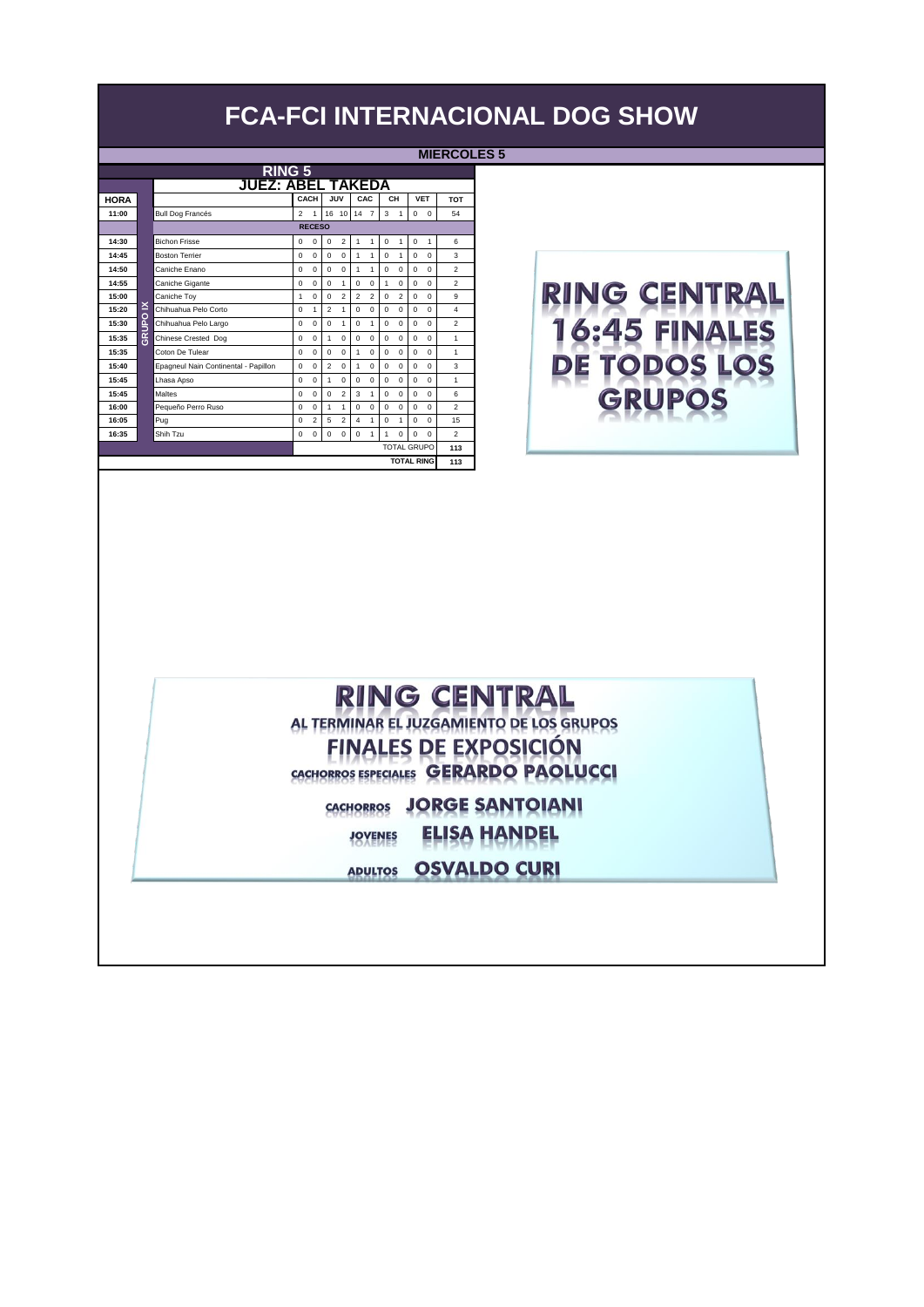|                |          |                                                               |                                                          |                                      |                                                             |                                            |                                                  | <b>JUEVES 6</b>                |                        |                |                                             |                                                             |                                                              |                                                       |                                                              |                                      |                                 |
|----------------|----------|---------------------------------------------------------------|----------------------------------------------------------|--------------------------------------|-------------------------------------------------------------|--------------------------------------------|--------------------------------------------------|--------------------------------|------------------------|----------------|---------------------------------------------|-------------------------------------------------------------|--------------------------------------------------------------|-------------------------------------------------------|--------------------------------------------------------------|--------------------------------------|---------------------------------|
|                |          |                                                               |                                                          |                                      |                                                             |                                            |                                                  |                                | <b>EXPOSICION 271°</b> |                |                                             |                                                             |                                                              |                                                       |                                                              |                                      |                                 |
|                |          | RING 1                                                        |                                                          |                                      |                                                             |                                            |                                                  |                                |                        |                | RING <sub>2</sub>                           |                                                             |                                                              |                                                       |                                                              |                                      |                                 |
|                |          | <b>JUEZ: ENRICO DRUDI</b>                                     |                                                          |                                      |                                                             |                                            |                                                  |                                |                        |                | <b>JUEZ: HORST KLIEBESTEIN</b>              |                                                             |                                                              |                                                       |                                                              |                                      |                                 |
|                |          |                                                               |                                                          |                                      |                                                             |                                            |                                                  |                                |                        |                |                                             |                                                             |                                                              |                                                       |                                                              |                                      |                                 |
| <b>HORA</b>    |          |                                                               | CACH                                                     | JUV                                  | CAC                                                         | CH                                         | <b>VET</b>                                       | <b>TOT</b>                     | <b>HORA</b>            |                |                                             | CACH                                                        | JUV                                                          | CAC                                                   | CН                                                           | <b>VET</b>                           | <b>TOT</b>                      |
| 11:00          |          | Bullmastiff                                                   | 2<br>$\mathbf 0$                                         | $\overline{2}$<br>0                  | $\overline{2}$<br>$\overline{4}$                            | $\pmb{0}$<br>1                             | 0<br>$\mathbf 0$                                 | 11                             | 11:00                  | Ξ              | Dobermann                                   | $\mathbf 0$<br>1                                            | $\overline{2}$<br>1                                          | $\overline{4}$<br>3                                   | $\overline{2}$<br>$\overline{2}$                             | 0<br>$\mathbf 0$                     | 15                              |
| 11:25<br>11:45 |          | Cane Corso<br>Cimarron                                        | $\mathbf 0$<br>$\overline{2}$<br>0<br>$\mathsf 0$        | 3<br>$\mathsf 0$<br>$\mathsf 0$<br>1 | $\overline{4}$<br>$\mathbf{1}$<br>$\mathsf 0$<br>1          | 0<br>$\mathsf 0$<br>0<br>$\mathsf 0$       | 0<br>$\mathsf 0$<br>0<br>$\mathbf 0$             | 10<br>$\overline{c}$           | 11:40<br>12:40         | GRUPO          | Bull Dog Inglés<br>Boyero de Montaña Bernes | 3<br>$\overline{2}$<br>0<br>$\mathsf 0$                     | 5<br>4<br>$\mathsf 0$<br>1                                   | 8<br>$\overline{2}$<br>$\overline{c}$<br>$\mathbf{1}$ | 4<br>$\bf 0$<br>1<br>1                                       | 0<br>$\mathbf 0$<br>0<br>$\mathbf 0$ | 28<br>6                         |
| 11:50          |          | Dogo Argentino                                                | $\overline{c}$<br>$\pmb{0}$                              | 3<br>3                               | $\overline{4}$<br>3                                         | 3<br>$\overline{2}$                        | $\mathsf 0$<br>$\mathbf 0$                       | 20                             | 12:55                  |                | Mastín Napolitano                           | 0<br>$\mathbf{1}$                                           | $\overline{2}$<br>0                                          | $\mathbf{1}$                                          | $\mathbf 0$<br>1                                             | 0<br>$\mathbf 0$                     | 6                               |
| 12:30          |          | Dogo de Bordeaux                                              | $\mathbf 0$<br>$\mathbf{1}$                              | $\bf 0$<br>1                         | $\mathsf 0$<br>$\pmb{0}$                                    | $\pmb{0}$<br>$\mathbf{1}$                  | 0<br>$\mathbf 0$                                 | 3                              |                        |                |                                             |                                                             |                                                              |                                                       | <b>TOTAL GRUPC</b>                                           |                                      | 55                              |
| 12:40          |          | Dogo Canario                                                  | $\mathbf 0$<br>$\mathbf 0$                               | $\overline{2}$<br>$\mathbf 0$        | $\mathbf 0$<br>$\mathbf 0$                                  | $\mathbf 0$<br>$\mathbf{1}$                | 0<br>$\mathbf 0$                                 | 3                              |                        |                |                                             | <b>RECESO</b>                                               |                                                              |                                                       |                                                              |                                      |                                 |
| 12:50          |          | Boxer                                                         | $\mathbf 0$<br>$\mathsf 0$                               | $\mathbf{3}$<br>1                    | $\mathbf{3}$<br>$\mathbf{3}$                                | $\mathbf{1}$<br>$\mathsf 0$                | 0<br>$\overline{0}$                              | 11                             |                        |                | <b>JUEZ: LOKODI CSABA ZSOLT</b>             |                                                             |                                                              |                                                       |                                                              |                                      |                                 |
|                |          |                                                               | <b>RECESO</b>                                            |                                      |                                                             |                                            |                                                  |                                | 14:30                  |                | Dachshund Pelo Corto Miniatura              | $\mathsf 0$<br>1                                            | $\mathbf{1}$<br>$\mathbf{1}$                                 | $\mathsf 0$<br>$\overline{4}$                         | $\mathbf 0$<br>1                                             | $\mathsf{o}\,$<br>$\mathbf 0$        | 8                               |
| 14:30          |          | Fila Brasileiro                                               | $\mathbf 0$<br>$\mathbf 0$                               | $\mathsf 0$<br>$\mathsf 0$           | 0<br>3                                                      | 0<br>$\mathsf 0$                           | $\mathbf 0$<br>$\Omega$                          | 3                              | 14:50                  |                | Dachshund Pelo Corto Standard               | $\mathbf 0$<br>$\mathsf 0$                                  | $\mathsf 0$<br>$\mathbf{1}$                                  | $\mathbf{1}$<br>$\mathbf 0$                           | $\mathbf{1}$<br>$\mathbf{1}$                                 | 0<br>$\mathbf 0$                     | $\overline{4}$                  |
| 14:40          | ဥ        | Mastiff                                                       | $\mathbf 0$<br>$\overline{1}$                            | $\mathsf 0$<br>1                     | $\mathsf 0$<br>0                                            | 0<br>$\mathbf{1}$                          | 0<br>$\mathbf 0$                                 | 3                              | 15:00                  | <b>Q</b>       | Dachshund Pelo Duro Kaninchen               | $\mathbf 0$<br>$\mathsf 0$                                  | 0<br>$\mathsf 0$                                             | $\mathsf 0$<br>$\overline{1}$                         | $\mathsf 0$<br>$\overline{1}$                                | 0<br>$\Omega$                        | $\overline{2}$                  |
| 14:50          | œ<br>τ   | Pinscher Miniatura                                            | $\mathbf 0$<br>$\mathsf 0$                               | $\overline{1}$<br>1                  | $\mathbf 0$<br>$\mathbf{1}$                                 | $\overline{1}$                             | 0<br>$\mathbf 0$                                 | 5                              | 15:05                  | <b>GRU</b>     | Dachshund Pelo Duro Miniatura               | 0<br>$\mathbf 0$                                            | $\mathbf 0$<br>$\overline{1}$                                | $\mathbf 0$<br>$\mathbf 0$                            | $\overline{2}$<br>1                                          | 0<br>$\mathbf 0$                     | $\overline{4}$                  |
| 15:00          |          | Rottweiler                                                    | $\mathbf 0$<br>$\mathsf 0$                               | 0<br>$\overline{1}$                  | 0<br>$\mathsf 0$                                            | $\mathsf 0$<br>$\mathsf 0$                 | 0<br>$\mathbf 0$                                 | $\mathbf{1}$                   | 15:15                  |                | Dachshund Pelo Duro Standard                | 0<br>$\mathsf 0$                                            | 0<br>$\overline{1}$                                          | $\mathsf 0$<br>$\overline{1}$                         | $\mathbf 0$<br>$\mathbf 0$                                   | 0<br>$\Omega$                        | $\sqrt{2}$                      |
| 15:00          |          | Schnauzer Gigante - Negro                                     | $\mathbf 0$<br>$\mathsf 0$                               | $\overline{1}$<br>1                  | $\mathbf 0$<br>$\mathsf 0$                                  | 0<br>0                                     | 0<br>$\mathbf 0$                                 | $\mathbf 2$                    |                        |                |                                             |                                                             |                                                              |                                                       | <b>TOTAL GRUPO</b>                                           |                                      | 20                              |
| 15:05<br>15:05 |          | Schnauzer Gigante - Sal y Pim,<br>Schnauzer Miniatura - Negro | $\mathbf 0$<br>$\mathsf 0$<br>$\mathbf 0$<br>$\mathsf 0$ | $\mathsf 0$<br>1<br>0<br>$\mathbf 0$ | $\mathbf 0$<br>$\mathsf 0$<br>$\mathbf 0$<br>$\overline{2}$ | $\mathbf 0$<br>$\mathsf 0$<br>$\mathbf{1}$ | $\mathbf 0$<br>$\mathbf 0$<br>0<br>$\mathbf 0$   | $\mathbf{1}$<br>$\overline{4}$ | 15:20<br>15:40         |                | Akita Americano<br>Akita Inu                | $\mathsf 0$<br>$\overline{1}$<br>$\mathbf 0$<br>$\mathbf 0$ | $\mathsf 0$<br>$\mathbf{1}$<br>$\mathbf 0$<br>$\overline{1}$ | $\overline{2}$<br>3<br>$\overline{2}$<br>$\mathbf 0$  | $\overline{1}$<br>$\mathbf{1}$<br>$\mathbf 0$<br>$\mathbf 0$ | 0<br>$\Omega$<br>0<br>$\mathbf 0$    | $\boldsymbol{9}$<br>$\mathsf 3$ |
| 15:15          |          | Schnauzer Miniatura - Negro y Plata                           | 0<br>$\mathsf 0$                                         | $\overline{\mathbf{c}}$<br>$\bf 0$   | $\mathsf 0$<br>$\mathbf{1}$                                 | 0<br>$\mathsf 0$                           | 0<br>$\mathbf 0$                                 | 3                              | 15:45                  |                | Basenji                                     | 0<br>$\bf 0$                                                | 0<br>$\mathbf 0$                                             | $\mathsf 0$<br>$\mathbf{1}$                           | 0<br>$\bf 0$                                                 | 0<br>$\Omega$                        | $\mathbf{1}$                    |
| 15:25          |          | Schnauzer Miniatura - Sal y Pim.                              | 1<br>$\mathbf 0$                                         | 0<br>$\overline{2}$                  | $\overline{2}$<br>1                                         | 3<br>$\overline{1}$                        | $\Omega$<br>$\mathsf 0$                          | 10                             | 15:45                  |                | Chow Chow                                   | 0<br>$\bf 0$                                                | 0<br>1                                                       | $\bf 0$<br>$\mathbf 0$                                | 0<br>$\bf 0$                                                 | 0<br>$\mathbf 0$                     | $\mathbf{1}$                    |
| 15:45          |          | Schnauzer Standard - Sal y Pim,                               | 0<br>$\mathsf 0$                                         | 0<br>$\mathbf{1}$                    | $\overline{c}$<br>$\mathsf 0$                               | $\mathsf 0$<br>$\mathsf 0$                 | $\mathsf 0$<br>$\mathbf 0$                       | 3                              | 15:50                  | <b>Q</b><br>RU | Deutscher Spitz - Pomerania                 | $\mathsf 0$<br>1                                            | 0<br>$\overline{1}$                                          | $\overline{2}$<br>$\overline{1}$                      | $\mathsf 0$<br>1                                             | 0<br>$\mathbf 0$                     | 6                               |
| 15:55          |          | Shar Pei                                                      | $\mathbf 0$<br>$\mathsf 0$                               | 3<br>$\mathsf 0$                     | $\overline{2}$<br>3                                         | $\overline{1}$<br>1                        | 0<br>$\mathbf 0$                                 | 10                             | 15:55                  | ত              | Pharaoh Hound                               | $\mathsf 0$<br>$\bf 0$                                      | $\mathbf 0$<br>$\mathbf 0$                                   | $\bf 0$<br>$\overline{\mathbf{c}}$                    | $\pmb{0}$<br>$\bf 0$                                         | 0<br>$\overline{0}$                  | $\overline{2}$                  |
| 16:15          |          | Terranova                                                     | 0<br>$\overline{1}$                                      | 0<br>$\mathsf 0$                     | $\overline{2}$<br>$\mathbf{1}$                              | $\mathsf 0$<br>0                           | $\mathsf 0$<br>$\mathsf 0$                       | $\overline{4}$                 | 16:00                  |                | Shiba Inu                                   | $\mathsf 0$<br>$\mathsf 0$                                  | 0<br>$\mathsf 0$                                             | 0<br>$\overline{1}$                                   | $\mathsf 0$<br>$\mathsf 0$                                   | 0<br>$\mathbf 0$                     | $\mathbf{1}$                    |
| 16:25          |          | Mastin Tibetano                                               | 0<br>0                                                   | $\mathbf 0$                          | $\mathsf 0$<br>0                                            |                                            | 0<br>$\Omega$                                    | 3                              | 16:00                  |                | Siberian Husky                              | $\mathsf 0$<br>0                                            | 3<br>$\overline{4}$                                          | $\overline{2}$<br>$\mathcal{P}$                       | $\overline{2}$<br>$\overline{2}$                             | 0<br>$\Omega$                        | 15                              |
|                |          |                                                               |                                                          |                                      |                                                             |                                            |                                                  | 112                            |                        |                |                                             |                                                             |                                                              |                                                       | <b>TOTAL GRUPO</b>                                           |                                      | 38                              |
|                |          |                                                               |                                                          |                                      |                                                             |                                            | <b>TOTAL RING</b>                                | 112                            |                        |                |                                             |                                                             |                                                              |                                                       |                                                              | <b>TOTAL RING</b>                    | 113                             |
|                |          |                                                               |                                                          |                                      |                                                             |                                            |                                                  |                                |                        |                |                                             |                                                             |                                                              |                                                       |                                                              |                                      |                                 |
|                |          | <b>RING 3</b>                                                 |                                                          |                                      |                                                             |                                            |                                                  |                                |                        |                | <b>RING 4</b>                               |                                                             |                                                              |                                                       |                                                              |                                      |                                 |
|                |          | <b>JUEZ: RICHARD PAQUETTE</b>                                 |                                                          |                                      |                                                             |                                            |                                                  |                                |                        |                | <b>JUEZ: ZEEV TRAININ</b>                   |                                                             |                                                              |                                                       |                                                              |                                      |                                 |
| <b>HORA</b>    |          |                                                               | CACH                                                     | JUV                                  | CAC                                                         | CН                                         | <b>VET</b>                                       | <b>TOT</b>                     | <b>HORA</b>            |                |                                             | CACH                                                        | JUV                                                          | CAC                                                   | CH                                                           | <b>VET</b>                           | <b>TOT</b>                      |
| 11:00          |          | American Staffordshire Terrier                                | $\Omega$<br>$\mathbf 0$                                  | 0<br>$\mathbf{1}$                    | 4<br>$\overline{2}$                                         | 0<br>$\overline{2}$                        | 0<br>$\mathbf 0$                                 | 9                              | 11:00                  |                | Drahthaar                                   | 0<br>0                                                      | 0<br>$\mathbf 0$                                             | $\mathsf 0$<br>$\mathbf{1}$                           | $\mathsf 0$<br>$\mathbf 0$                                   | 0<br>$\mathbf 0$                     | $\mathbf{1}$                    |
| 11:25          |          | <b>Bull Terrier - Miniatura</b>                               | $\mathbf 0$<br>$\mathsf 0$<br>1                          | 0<br>1<br>3                          | 0<br>$\mathbf{1}$                                           | 0<br>$\mathsf 0$<br>$\overline{1}$         | 0<br>$\mathsf 0$                                 | $\overline{\mathbf{c}}$        | 11:00                  | ₹              | Magyar Vizsla - Pelo Corto                  | 0<br>$\bf 0$                                                | 0<br>$\overline{1}$                                          | $\mathbf{1}$<br>$\mathbf{1}$<br>$\mathbf 0$           | $\overline{2}$<br>$\overline{1}$                             | 0<br>$\mathbf 0$<br>$\mathbf 0$      | 6                               |
| 11:30<br>11:55 | ⋿        | <b>Bull Terrier - Standard</b><br>Fox Terrier Smooth          | $\mathsf 0$<br>0<br>$\mathsf 0$                          | $\overline{2}$<br>1<br>$\mathsf 0$   | $\overline{2}$<br>$\overline{2}$<br>1<br>$\mathsf 0$        | 1<br>$\mathbf{1}$                          | 0<br>$\mathsf 0$<br>$\mathsf 0$<br>0             | 12<br>4                        | 11:15<br>11:15         | 윤              | Magyar Vizsla - Pelo Duro<br>Pointer        | 0<br>$\bf 0$<br>0<br>$\bf 0$                                | $\pmb{0}$<br>1<br>0<br>$\pmb{0}$                             | $\mathsf 0$<br>$\overline{2}$<br>0                    | $\mathsf 0$<br>$\bf 0$<br>$\overline{1}$<br>$\bf 0$          | 0<br>0<br>$\mathbf 0$                | 1<br>3                          |
| 12:05          | <b>P</b> | Jack Russell Terrier                                          | $\mathbf{1}$<br>$\overline{1}$                           | 4<br>$\mathbf{1}$                    | $\mathsf 0$<br>$\pmb{0}$                                    | 0<br>1                                     | $\mathbf 0$<br>0                                 | 8                              | 11:25                  | 귾              | Setter Ingles                               | 0<br>$\bf 0$                                                | 0<br>$\pmb{0}$                                               | $\bf 0$<br>0                                          | $\mathbf 0$                                                  | 0<br>$\mathbf 0$                     | $\overline{1}$                  |
| 12:25          | RU       | Kerry Blue Terrier                                            | 0<br>$\mathsf 0$                                         | 0<br>$\overline{1}$                  | 1<br>$\mathsf 0$                                            | $\mathsf 0$<br>$\mathsf 0$                 | 0<br>$\mathsf 0$                                 | $\mathbf 2$                    | 11:25                  | o              | Setter Irlandes                             | 0<br>$\mathbf 0$                                            | 0<br>$\mathsf 0$                                             | $\mathsf 0$<br>$\mathsf 0$                            | 1<br>$\bf 0$                                                 | 0<br>$\overline{0}$                  | $\overline{1}$                  |
| 12:30          | $\circ$  | Lakeland Terrier                                              | 0<br>$\mathsf 0$                                         | 0<br>$\mathsf 0$                     | 0<br>$\mathbf{1}$                                           | $\mathsf 0$<br>$\pmb{0}$                   | $\mathbf 0$<br>$\mathsf 0$                       | $\mathbf{1}$                   | 11:30                  |                | Weimaraner                                  | 0<br>$\bf 0$                                                | 0<br>$\mathbf{1}$                                            | $\overline{2}$<br>$\overline{1}$                      | $\overline{2}$<br>$\bf 0$                                    | 0<br>$\Omega$                        | 6                               |
| 12:30          |          | Scottish Terrier                                              | 0<br>$\mathbf 0$                                         | $\overline{c}$<br>$\mathsf 0$        | $\pmb{0}$<br>0                                              | $\mathsf 0$<br>$\mathbf{1}$                | 0<br>$\mathsf 0$                                 | 3                              |                        |                |                                             |                                                             |                                                              |                                                       | <b>TOTAL GRUPO</b>                                           |                                      | 19                              |
| 12:40          |          | <b>Stafford Shire Bull Terrier</b>                            | 0<br>$\mathbf 0$                                         | $\overline{c}$<br>$\overline{1}$     | $\mathbf{1}$<br>1                                           | $\pmb{0}$<br>1                             | $\mathsf 0$<br>0                                 | 6                              | 11:45                  |                | Borzoi                                      | $\mathsf 0$<br>$\overline{1}$                               | 0<br>$\mathbf 0$                                             | $\mathbf{1}$<br>$\mathsf 0$                           | $\overline{2}$<br>$\mathbf 1$                                | 1<br>$\mathbf 0$                     | 6                               |
| 12:55          |          | West Highland White Terrier                                   | $\mathbf 0$<br>$\mathsf 0$                               | 1<br>$\mathbf{1}$                    | $\pmb{0}$<br>$\overline{1}$                                 | $\mathsf 0$<br>$\mathbf{1}$                | $\mathbf 0$<br>$\mathsf 0$                       | $\overline{4}$                 | 12:00                  | GRUPO          | Irish Wolf Hound                            | $\mathsf 0$<br>$\mathbf 0$                                  | $\pmb{0}$<br>$\mathbf{1}$                                    | $\mathsf 0$<br>$\mathsf 0$                            | $\mathbf 0$<br>$\overline{1}$                                | 0<br>$\mathbf 0$                     | $\overline{2}$                  |
| 13:05          |          | Yorkshire Terrier                                             | $\mathbf 0$<br>$\mathsf 0$                               | 1<br>1                               | $\pmb{0}$<br>$\overline{1}$                                 | $\mathsf 0$<br>$\pmb{0}$                   | $\mathbf 0$<br>$\mathbf 0$<br><b>TOTAL GRUPO</b> | 3<br>54                        | 12:05                  |                | Whippet                                     | $\mathbf 0$<br>$\bf 0$                                      | 0<br>$\mathbf 0$                                             | $\mathbf 0$<br>3                                      | $\overline{1}$<br>$\mathbf 0$<br><b>TOTAL GRUPO</b>          | 0<br>$\mathbf 0$                     | $\overline{4}$<br>12            |
|                |          |                                                               | <b>RECESO</b>                                            |                                      |                                                             |                                            |                                                  |                                | 12:15                  |                | Australian Castle Dog                       | $\mathbf 0$<br>$\Omega$                                     | 0<br>$\mathbf 0$                                             | $\mathsf 0$<br>$\mathbf 0$                            | $\mathsf 0$<br>$\overline{1}$                                | 0<br>$\mathbf 0$                     | $\overline{1}$                  |
| 14:30          |          | Cocker Spaniel Americano                                      | 0<br>$\mathbf 0$                                         | $\mathbf 0$<br>$\mathsf 0$           | $\overline{2}$<br>$\mathbf{1}$                              | $\mathsf 0$<br>0                           | $\mathsf 0$<br>$\mathsf 0$                       | 3                              | 12:15                  |                | Australian Shepherd                         | $\mathbf 0$<br>$\mathsf 0$                                  | 0<br>$\overline{2}$                                          | $\mathsf 0$<br>$\overline{2}$                         | $\mathbf 0$<br>$\overline{1}$                                | 0<br>$\mathbf 0$                     | $\overline{5}$                  |
| 14:40          | ⋚        | Cocker Spaniel Ingles                                         | $\mathsf 0$<br>$\mathsf 0$                               | $\mathsf 0$<br>$\mathsf 0$           | $\overline{2}$<br>$\mathsf 0$                               | $\mathsf{O}\xspace$<br>$\mathsf 0$         | $\mathsf{O}\xspace$<br>$\mathbf 0$               | $\overline{2}$                 | 12:25                  |                | <b>Bearded Collie</b>                       | $\mathsf 0$<br>$\bf 0$                                      | $\mathbf{1}$<br>$\pmb{0}$                                    | $\mathsf 0$<br>$\overline{2}$                         | $\overline{1}$<br>0                                          | 0<br>$\mathbf 0$                     | $\overline{4}$                  |
| 14:45          |          | English Springer Spaniel                                      | 0<br>$\mathbf 0$                                         | 0 <sub>2</sub>                       | $\mathbf{1}$<br>$\overline{2}$                              | $0 \quad 1$                                | $0\quad 0$                                       | 6                              | 12:35                  |                | Border Collie                               | 0                                                           | $0 \mid 1$<br>$\mathbf{0}$                                   | $0\quad 0$                                            | $0\quad 0$                                                   | 0<br>$\overline{0}$                  | $\mathbf{1}$                    |
| 15:00          | ᇎ        | Golden Retriever                                              | $\mathbf 0$<br>$\overline{2}$                            | 3<br>$\overline{a}$                  | $\mathbf 3$<br>$\mathbf{1}$                                 | $\overline{2}$<br>$\mathbf{1}$             | 0<br>$\mathbf 0$                                 | 16                             | 12:35                  |                | Collie Rough                                | $\mathsf 0$<br>$\mathbf 0$                                  | 0<br>$\overline{1}$                                          | $\mathsf 0$<br>$\overline{1}$                         | $\mathsf 0$<br>$\mathsf 0$                                   | 0<br>$\mathbf 0$                     | $\overline{2}$                  |
| 15:35          | O        | Labrador Retriever                                            | $\mathsf 0$<br>$\mathbf 0$                               | $\mathsf 0$<br>3                     | $\mathbf{3}$<br>6                                           | $\mathbf{1}$<br>$\mathbf{1}$               | $\mathsf{O}\xspace$<br>$\mathbf 0$               | 14                             | 12:40                  | $\circ$        | Old English Sheepdog                        | $\mathsf 0$<br>$\mathsf 0$                                  | 0<br>$\mathsf 0$                                             | $\mathbf{1}$                                          | $\mathsf 0$<br>$\bf 0$                                       | 0<br>$\mathbf 0$                     | $\overline{2}$                  |
|                |          |                                                               |                                                          |                                      |                                                             |                                            | <b>TOTAL GRUPO</b>                               | 41                             | 12:45                  | ₫<br>굲         | Ovejero Aleman                              | $\mathsf 0$<br>$\circ$                                      | 0<br>$\mathbf 0$                                             | $\mathbf{1}$<br>1                                     | $\mathsf 0$<br>$\mathbf 0$                                   | 0<br>$\mathbf 0$                     | $\overline{2}$                  |
|                |          |                                                               |                                                          |                                      |                                                             |                                            | <b>TOTAL RING</b>                                | 95                             | 12:50                  | ত              | Ovejero Belga Groenendael                   | $\mathsf 0$<br>$\mathsf 0$                                  | $\mathbf 0$<br>1                                             | $\mathbf{1}$<br>$\overline{1}$                        | $\mathsf 0$<br>0                                             | 0<br>$\mathbf 0$                     | 3                               |
|                |          |                                                               |                                                          |                                      |                                                             |                                            |                                                  |                                | 12:55                  |                | Ovejero Belga Tervueren                     | $\mathsf 0$<br>$\circ$                                      | $\mathsf 0$<br>1                                             | $\mathsf{O}$<br>$\mathbf 0$                           | $\mathsf 0$<br>$\mathsf 0$                                   | 0<br>$\mathbf 0$                     | $\mathbf{1}$                    |
|                |          |                                                               |                                                          |                                      |                                                             |                                            |                                                  |                                |                        |                |                                             | <b>RECESO</b>                                               |                                                              |                                                       |                                                              |                                      |                                 |
|                |          |                                                               |                                                          |                                      |                                                             |                                            |                                                  |                                | 14:30                  |                | Pastor Blanco Suizo                         | $\mathbf{1}$<br>$\overline{0}$                              | $\overline{4}$<br>$\overline{2}$                             | $\overline{1}$<br>$\overline{1}$                      | $\overline{2}$<br>-1                                         | 0<br>$\mathbf 0$                     | 12                              |
|                |          |                                                               |                                                          |                                      |                                                             |                                            |                                                  |                                | 14:25                  |                | Shetland Sheepdog                           | 0<br>0                                                      | $\mathbf{1}$<br>1                                            | $\overline{2}$<br>$\mathbf{1}$                        | $\mathbf{1}$<br>$\mathsf 0$                                  | $\mathsf 0$<br>$\mathbf 0$           | 6                               |
|                |          |                                                               |                                                          |                                      |                                                             |                                            |                                                  |                                | 14:40                  |                | Welsh Corgi Pembroke                        | $\mathsf 0$<br>$\overline{\mathbf{0}}$                      | $\mathbf 0$<br>$\mathbf{1}$                                  | $\mathsf 0$<br>$\mathbf 0$                            | $\mathbf{1}$<br>$\mathsf 0$<br><b>TOTAL GRUPO</b>            | $\mathbf 0$<br>$\mathbf 0$           | $\overline{c}$                  |
|                |          |                                                               |                                                          |                                      |                                                             |                                            |                                                  |                                |                        |                | <b>Basset Hound</b>                         |                                                             |                                                              |                                                       | $\mathbf{1}$<br>$\mathsf 0$                                  | 0                                    | 41                              |
|                |          | <b>IMPORTANTE</b>                                             |                                                          |                                      |                                                             |                                            |                                                  |                                | 14:45<br>15:00         | ⋝              | Beagle                                      | 1<br>$\mathbf{0}$<br>0<br>$\circ$                           | 1<br>0<br>3<br>$\mathsf 0$                                   | $\mathbf{1}$<br>2<br>3<br>0                           | $\mathsf 0$                                                  | $\overline{0}$<br>0<br>$\mathbf 0$   | 6<br>7                          |
|                |          | <b>LOS HORARIOS ESTAN</b>                                     |                                                          |                                      |                                                             |                                            |                                                  |                                | 15:15                  | o<br>₫         | Dálmata                                     | 0<br>$\circ$                                                | $\mathbf{0}$<br>$\mathbf 0$                                  | $\mathbf 0$<br>$\mathbf{1}$                           | $\mathsf 0$<br>$\mathbf{1}$                                  | $0\quad 0$                           | $\overline{2}$                  |
|                |          | <b>SUJETOS A CAMBIOS DEBIDO</b>                               |                                                          |                                      |                                                             |                                            |                                                  |                                | 15:20                  | $\frac{R}{C}$  | Petit Basset Griffon Vendeen                | $\overline{0}$<br>0                                         | $\mathbf 0$<br>$\mathbf 0$                                   | $\mathbf 0$<br>$\mathbf{1}$                           | $\mathbf 0$<br>$\mathsf{O}$                                  | $0\quad 0$                           | $\mathbf{1}$                    |
|                |          |                                                               |                                                          |                                      |                                                             |                                            |                                                  |                                | 15:20                  |                | Rhodesian Ridgeback                         | $0\quad 0$                                                  | $\overline{2}$<br>$\,0\,$                                    | $\mathbf{1}$<br>$\mathbf{1}$                          | $\mathbf 0$<br>$\mathbf{1}$                                  | $0\quad 0$                           | 5                               |
|                |          | <b>AL PARO NACIONAL</b>                                       |                                                          |                                      |                                                             |                                            |                                                  |                                |                        |                |                                             |                                                             |                                                              |                                                       |                                                              |                                      | 21                              |
|                |          |                                                               |                                                          |                                      |                                                             |                                            |                                                  |                                |                        |                | <b>CACHORROS ESPECIALES</b>                 |                                                             |                                                              |                                                       |                                                              |                                      |                                 |
|                |          |                                                               |                                                          |                                      |                                                             |                                            |                                                  |                                | 15:30                  |                |                                             |                                                             |                                                              |                                                       |                                                              |                                      | 15                              |
|                |          |                                                               |                                                          |                                      |                                                             |                                            |                                                  |                                |                        |                |                                             |                                                             |                                                              |                                                       |                                                              | <b>TOTAL RING</b>                    | 108                             |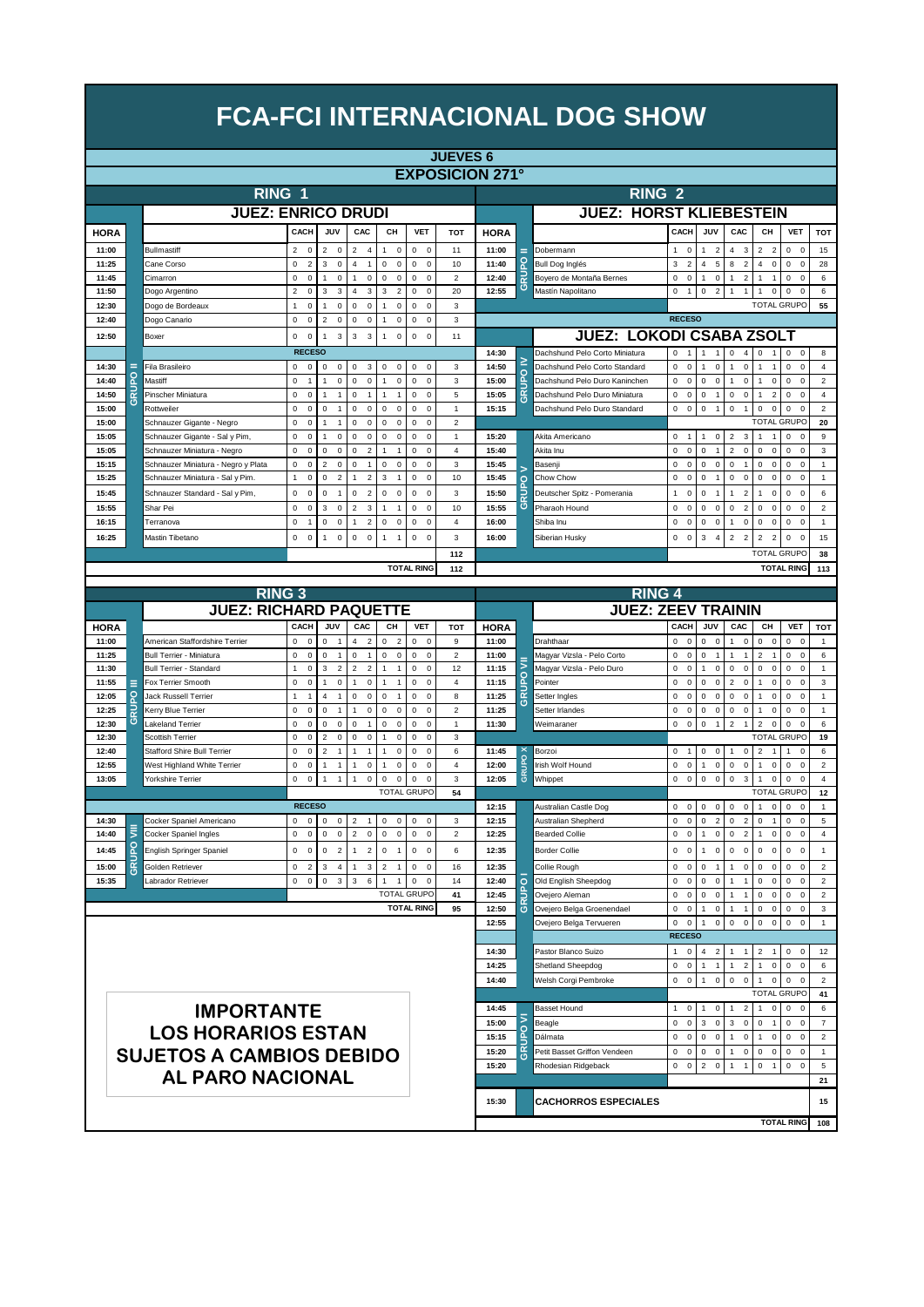**JUEVES 6**

| <b>RING 5</b> |                                       |                                      |                |                |                |                         |                 |                         |             |                |             |                    |                |  |  |
|---------------|---------------------------------------|--------------------------------------|----------------|----------------|----------------|-------------------------|-----------------|-------------------------|-------------|----------------|-------------|--------------------|----------------|--|--|
|               | <b>JUEZ: FRANCISCO RUIZ RODRIGUEZ</b> |                                      |                |                |                |                         |                 |                         |             |                |             |                    |                |  |  |
| <b>HORA</b>   |                                       |                                      |                | CACH           |                | JUV                     |                 | CAC                     |             | CH             |             | <b>VET</b>         | <b>TOT</b>     |  |  |
| 11:00         |                                       | <b>Bull Dog Francés</b>              | $\overline{2}$ | 1              |                | 16 10                   | 14 <sub>7</sub> |                         | 3           | $\mathbf{1}$   | $\mathbf 0$ | $\mathbf 0$        | 54             |  |  |
|               |                                       |                                      |                | <b>RECESO</b>  |                |                         |                 |                         |             |                |             |                    |                |  |  |
| 14:30         |                                       | <b>Bichon Frisse</b>                 | $\Omega$       | $\Omega$       | $\Omega$       | $\overline{2}$          | 1               | 1                       | $\mathbf 0$ | 1              | $\mathbf 0$ | 1                  | 6              |  |  |
| 14:45         |                                       | <b>Boston Terrier</b>                | $\Omega$       | $\Omega$       | $\Omega$       | $\Omega$                | 1               | 1                       | $\mathbf 0$ | 1              | $\mathbf 0$ | $\Omega$           | 3              |  |  |
| 14:50         |                                       | Caniche Enano                        | $\Omega$       | $\Omega$       | $\Omega$       | $\Omega$                | 1               | 1                       | $\Omega$    | $\Omega$       | $\Omega$    | $\Omega$           | $\overline{2}$ |  |  |
| 14:55         |                                       | Caniche Gigante                      | $\Omega$       | $\Omega$       | $\Omega$       | 1                       | $\Omega$        | $\Omega$                | 1           | $\Omega$       | $\Omega$    | $\Omega$           | $\overline{2}$ |  |  |
| 15:00         |                                       | Caniche Toy                          | 1              | $\Omega$       | $\Omega$       | $\overline{\mathbf{c}}$ | $\overline{2}$  | $\overline{\mathbf{c}}$ | $\Omega$    | $\overline{2}$ | 0           | $\Omega$           | 9              |  |  |
| 15:20         | ×<br>$\overline{O}$                   | Chihuahua Pelo Corto                 | $\Omega$       | 1              | $\overline{a}$ | 1                       | $\Omega$        | $\Omega$                | $\Omega$    | $\Omega$       | $\Omega$    | $\Omega$           | 4              |  |  |
| 15:30         | š                                     | Chihuahua Pelo Largo                 | $\Omega$       | $\Omega$       | $\Omega$       | 1                       | $\Omega$        | 1                       | 0           | $\Omega$       | $\Omega$    | $\Omega$           | $\overline{2}$ |  |  |
| 15:35         | $\bar{g}$                             | Chinese Crested Dog                  | $\Omega$       | $\Omega$       | 1              | $\Omega$                | $\Omega$        | $\Omega$                | $\Omega$    | $\Omega$       | 0           | $\Omega$           | 1              |  |  |
| 15:35         |                                       | Coton De Tulear                      | $\Omega$       | $\Omega$       | $\Omega$       | $\Omega$                | 1               | $\Omega$                | $\Omega$    | $\Omega$       | $\mathbf 0$ | $\Omega$           | $\mathbf{1}$   |  |  |
| 15:40         |                                       | Epagneul Nain Continental - Papillon | $\Omega$       | $\Omega$       | $\overline{a}$ | $\Omega$                | 1               | $\Omega$                | $\Omega$    | $\Omega$       | $\mathbf 0$ | $\Omega$           | 3              |  |  |
| 15:45         |                                       | Lhasa Apso                           | $\Omega$       | $\Omega$       | 1              | $\Omega$                | $\Omega$        | $\Omega$                | 0           | $\Omega$       | 0           | $\Omega$           | 1              |  |  |
| 15:45         |                                       | <b>Maltes</b>                        | $\Omega$       | $\Omega$       | $\Omega$       | $\overline{2}$          | 3               | 1                       | 0           | $\Omega$       | 0           | $\Omega$           | 6              |  |  |
| 16:00         |                                       | Pequeño Perro Ruso                   | $\Omega$       | $\Omega$       | 1              | 1                       | $\Omega$        | $\Omega$                | $\Omega$    | $\Omega$       | $\mathbf 0$ | $\Omega$           | $\overline{a}$ |  |  |
| 16:05         |                                       | Pug                                  | $\Omega$       | $\overline{2}$ | 5              | $\overline{a}$          | 4               | 1                       | 0           | 1              | 0           | $\Omega$           | 15             |  |  |
| 16:35         |                                       | Shih Tzu                             | 0              | $\mathbf 0$    | $\mathbf 0$    | 0                       | $\mathbf 0$     | $\mathbf{1}$            | 1           | $\Omega$       | $\Omega$    | $\Omega$           | $\overline{2}$ |  |  |
|               |                                       |                                      |                |                |                |                         |                 |                         |             |                |             | <b>TOTAL GRUPO</b> | 113            |  |  |
|               |                                       |                                      |                |                |                |                         |                 |                         |             |                |             | <b>TOTAL RING</b>  | 113            |  |  |

# **RING CENTRAL** 16:45 FINALES DE TODOS LOS **GRUPOS**

#### **RING CENTRAL** AL TERMINAR EL JUZGAMIENTO DE LOS GRUPOS **FINALES DE EXPOSICIÓN** CACHORROS ESPECIALES ZEEV TRANIN

CACHORROS ZEEV TRANIN **LOKODI CSABA ZSOLT JOVENES** 

ADULTOS RICHARD PAQUETTE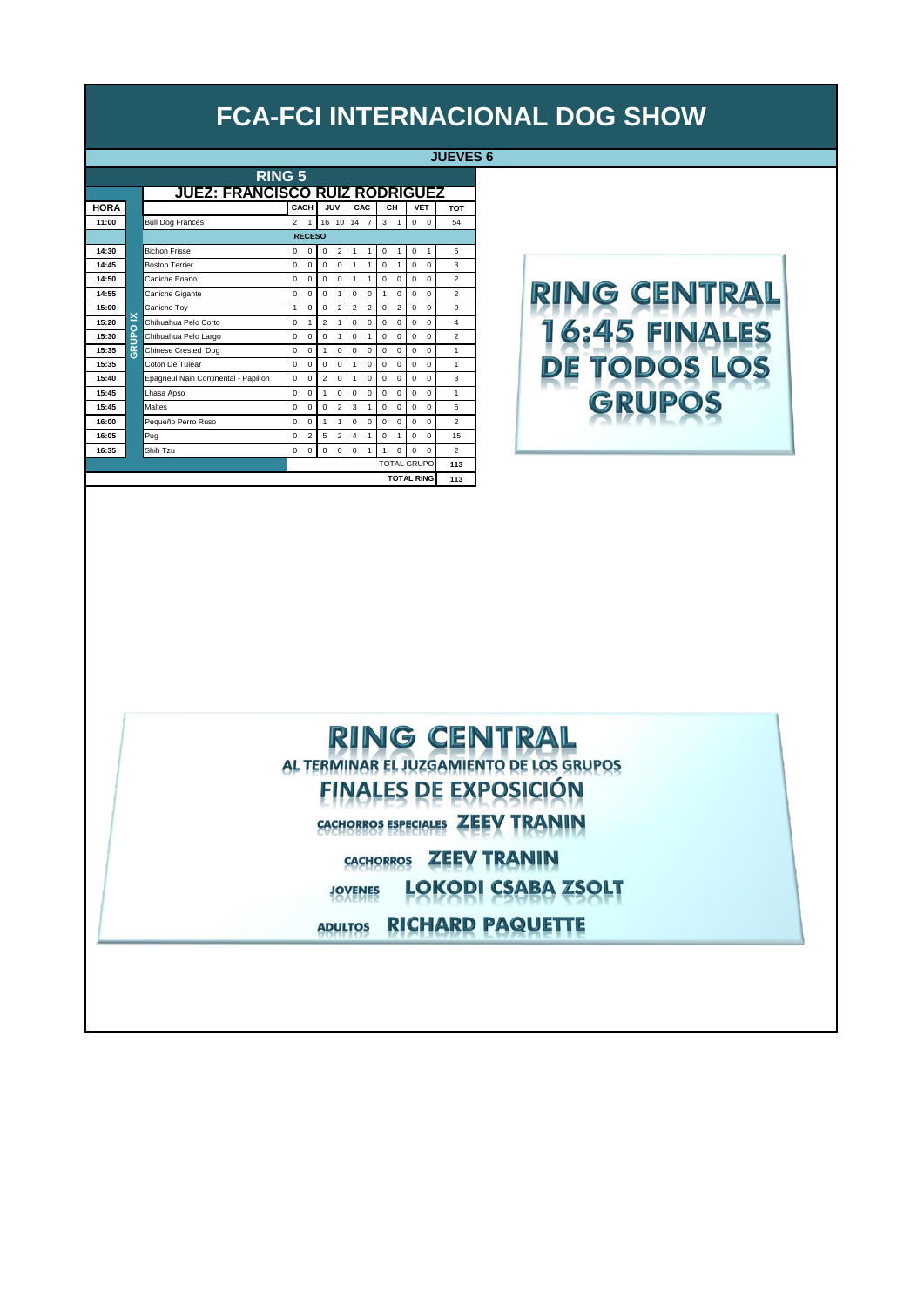|                |         |                                                                    |                                                |                                                   |                                              |                                                                |                                                          | <b>VIERNES 7</b>            |                        |                         |                                              |                                                                                           |                                                                                                                   |                                                          |                     |
|----------------|---------|--------------------------------------------------------------------|------------------------------------------------|---------------------------------------------------|----------------------------------------------|----------------------------------------------------------------|----------------------------------------------------------|-----------------------------|------------------------|-------------------------|----------------------------------------------|-------------------------------------------------------------------------------------------|-------------------------------------------------------------------------------------------------------------------|----------------------------------------------------------|---------------------|
|                |         |                                                                    |                                                |                                                   |                                              |                                                                |                                                          |                             | <b>EXPOSICION 272°</b> |                         |                                              |                                                                                           |                                                                                                                   |                                                          |                     |
|                |         | RING 1                                                             |                                                |                                                   |                                              |                                                                |                                                          |                             |                        |                         | <b>RING 2</b>                                |                                                                                           |                                                                                                                   |                                                          |                     |
|                |         | <b>JUEZ: LOKODI CSABA ZSOLT</b>                                    |                                                |                                                   |                                              |                                                                |                                                          |                             |                        |                         | <b>JUEZ: RICHARD PAQUETTE</b>                |                                                                                           |                                                                                                                   |                                                          |                     |
| <b>HORA</b>    |         |                                                                    | CACH                                           | JUV                                               | CAC                                          | CH                                                             | <b>VET</b>                                               | <b>TOT</b>                  | <b>HORA</b>            |                         |                                              | CACH<br>JUV                                                                               | CAC<br><b>CH</b>                                                                                                  | <b>VET</b>                                               | <b>TOT</b>          |
| 11:00          |         | Bullmastiff                                                        | $\overline{2}$<br>$\mathbf 0$                  | $\overline{2}$<br>$\mathsf 0$                     | $\overline{2}$<br>$\overline{4}$             | $\mathsf 0$<br>$\mathbf{1}$                                    | $\mathsf 0$<br>$\mathbf 0$                               | 11                          | 11:00                  | =                       | Dobermann                                    | $\mathbf 0$<br>$\overline{2}$<br>1<br>$\mathbf{1}$                                        | $\overline{2}$<br>$\overline{4}$<br>3<br>$\overline{2}$                                                           | $\mathbf 0$<br>$\mathbf 0$                               | 15                  |
| 11:25          |         | Cane Corso                                                         | 0<br>$\overline{\mathbf{c}}$                   | 3<br>$\mathsf 0$                                  | 4<br>$\overline{1}$                          | $\mathsf 0$<br>$\mathbf 0$                                     | $\mathsf 0$<br>$\mathbf 0$                               | 10                          | 11:40                  | ဥ                       | Bull Dog Inglés                              | $\mathsf 3$<br>$\overline{\mathbf{c}}$<br>$\overline{4}$<br>5                             | 8<br>$\overline{2}$<br>4<br>$\mathsf 0$                                                                           | $\mathsf 0$<br>$\mathbf 0$                               | 28                  |
| 11:45          |         | Cimarron                                                           | 0<br>$\pmb{0}$                                 | 1<br>0                                            | 1<br>0                                       | $\mathsf 0$<br>0                                               | $\mathsf 0$<br>$\mathbf 0$                               | 2                           | 12:40                  | <b>GRUI</b>             | Boyero de Montaña Bernes                     | $\mathsf 0$<br>$\mathbf 0$<br>$\mathsf 0$<br>$\overline{1}$                               | $\mathbf{1}$<br>$\overline{2}$<br>1<br>$\mathbf{1}$                                                               | $\mathsf 0$<br>$\mathbf 0$                               | 6                   |
| 11:50          |         | Dogo Argentino                                                     | $\overline{2}$<br>$\pmb{0}$                    | 3<br>3                                            | 3<br>4                                       | 3<br>$\overline{2}$                                            | $\mathsf 0$<br>$\mathbf 0$                               | 20                          | 12:55                  |                         | Mastín Napolitano                            | $\mathsf 0$<br>$\mathsf{o}\,$<br>$\overline{2}$<br>$\mathbf{1}$                           | $\mathsf 0$<br>$\mathbf{1}$<br>$\mathbf{1}$<br>1                                                                  | $\mathsf 0$<br>$\mathbf 0$                               | 6                   |
| 12:30          |         | Dogo de Bordeaux                                                   | $\pmb{0}$<br>1                                 | $\mathsf 0$<br>1                                  | 0<br>0                                       | $\mathbf{1}$<br>0                                              | $\mathsf 0$<br>$\mathbf 0$                               | 3                           |                        |                         |                                              | <b>RECESO</b>                                                                             |                                                                                                                   | <b>TOTAL GRUPO</b>                                       | 55                  |
| 12:40<br>12:50 |         | Dogo Canario<br>Boxer                                              | 0<br>0<br>0<br>$\pmb{0}$                       | $\overline{c}$<br>0<br>3<br>1                     | 0<br>0<br>3<br>3                             | $\overline{1}$<br>$\mathbf 0$<br>$\mathbf 0$<br>$\overline{1}$ | $\bf 0$<br>$\mathbf 0$<br>$\mathsf 0$<br>$\mathbf 0$     | 3<br>11                     | 14:30                  |                         | Dachshund Pelo Corto Miniatura               | $\mathbf 0$<br>$\overline{1}$<br>$\overline{1}$                                           | $\mathbf 0$<br>$\overline{4}$<br>$\mathsf 0$<br>$\mathbf{1}$                                                      | $\pmb{0}$<br>$\mathbf 0$                                 | 8                   |
|                |         |                                                                    | <b>RECESO</b>                                  |                                                   |                                              |                                                                |                                                          |                             | 14:50                  | ≥                       | Dachshund Pelo Corto Standard                | $\mathbf 0$<br>$\bf 0$<br>$\mathbf 0$                                                     | $\overline{1}$<br>$\mathbf 0$<br>$\overline{1}$                                                                   | 0<br>$\mathbf 0$                                         | $\sqrt{4}$          |
| 14:30          |         | Fila Brasileiro                                                    | $\mathsf 0$<br>0                               | $\mathsf 0$<br>0                                  | 0<br>3                                       | $\mathsf{O}\xspace$<br>$\mathsf 0$                             | $\mathsf 0$<br>$\mathbf 0$                               | 3                           | 15:00                  | GRUPO                   | Dachshund Pelo Duro Kanincher                | $\mathbf 0$<br>$\mathsf 0$<br>0<br>0                                                      | $\pmb{0}$<br>$\overline{1}$<br>0<br>1                                                                             | $\pmb{0}$<br>$\mathbf 0$                                 | $\overline{2}$      |
| 14:40          | $\circ$ | Mastiff                                                            | 0<br>$\overline{1}$                            | 0                                                 | 0<br>$\mathsf 0$                             | $\overline{1}$<br>$\mathbf 0$                                  | $\mathsf 0$<br>$\mathbf 0$                               | 3                           | 15:05                  |                         | Dachshund Pelo Duro Miniatura                | $\mathsf 0$<br>$\bf 0$<br>0<br>$\mathbf{1}$                                               | $\mathbf 0$<br>$\overline{2}$<br>$\mathsf{O}\xspace$<br>1                                                         | 0<br>$\mathbf 0$                                         | 4                   |
| 14:50          |         | Pinscher Miniatura                                                 | 0<br>$\pmb{0}$                                 | 1<br>$\mathbf{1}$                                 | 0<br>$\overline{1}$                          | $\mathbf{1}$<br>$\mathbf{1}$                                   | $\mathsf 0$<br>$\mathbf 0$                               | 5                           | 15:15                  |                         | Dachshund Pelo Duro Standard                 | $\mathsf 0$<br>$\bf 0$<br>$\mathsf 0$<br>$\mathbf{1}$                                     | $\mathsf 0$<br>$\mathsf 0$<br>$\mathbf{1}$<br>0                                                                   | $\mathsf 0$<br>$\mathbf 0$                               | $\overline{2}$      |
| 15:00          | ဖ       | Rottweiler                                                         | $\mathsf 0$<br>$\pmb{0}$                       | 0<br>$\mathbf{1}$                                 | 0<br>$\mathsf 0$                             | $\mathsf 0$<br>$\mathbf 0$                                     | $\mathsf 0$<br>$\mathbf 0$                               | 1                           |                        |                         |                                              |                                                                                           |                                                                                                                   | <b>TOTAL GRUPO</b>                                       | 20                  |
| 15:00          |         | Schnauzer Gigante - Negro                                          | $\mathsf 0$<br>$\mathbf 0$                     | 1<br>$\overline{1}$                               | 0<br>0                                       | $\mathsf 0$<br>$\mathbf 0$                                     | $\mathsf 0$<br>$\mathbf 0$                               | $\mathbf 2$                 |                        |                         | <b>JUEZ: ENRICO DRUDI</b>                    |                                                                                           |                                                                                                                   |                                                          |                     |
| 15:05          |         | Schnauzer Gigante - Sal y Pim,                                     | 0<br>0                                         | 1<br>0                                            | 0<br>0                                       | $\mathsf 0$<br>$\mathbf 0$                                     | $\mathsf 0$<br>$\mathbf 0$                               | 1                           | 15:20                  |                         | Akita Americano                              | $\mathbf 0$<br>$\mathbf{1}$<br>$\mathsf 0$<br>$\overline{1}$                              | $\overline{2}$<br>3<br>$\mathbf{1}$<br>$\mathbf{1}$                                                               | $\mathbf 0$<br>$\mathbf 0$                               | 9                   |
| 15:05<br>15:15 |         | Schnauzer Miniatura - Negro<br>Schnauzer Miniatura - Negro y Plata | 0<br>$\pmb{0}$<br>0<br>0                       | 0<br>0<br>$\overline{c}$<br>0                     | $\overline{2}$<br>0<br>0<br>$\overline{1}$   | $\overline{1}$<br>$\overline{1}$<br>$\mathsf 0$<br>0           | 0<br>$\mathbf 0$<br>$\bf 0$<br>$\mathbf 0$               | $\sqrt{4}$<br>3             | 15:40<br>15:45         |                         | Akita Inu<br>Basenji                         | $\mathbf 0$<br>$\bf 0$<br>$\mathbf 0$<br>$\mathsf 0$<br>$\mathsf 0$<br>0<br>0             | $\overline{2}$<br>$\mathbf 0$<br>0<br>$\bf 0$<br>$\mathsf 0$<br>0<br>$\mathbf{1}$<br>0                            | 0<br>$\mathbf 0$<br>$\mathsf 0$<br>$\mathbf 0$           | 3<br>1              |
| 15:25          |         | Schnauzer Miniatura - Sal y Pim.                                   | $\pmb{0}$<br>1                                 | 0<br>$\overline{2}$                               | $\overline{2}$<br>1                          | $\mathbf 3$<br>$\mathbf{1}$                                    | $\mathsf 0$<br>$\mathbf 0$                               | 10                          | 15:45                  | $\circ$                 | Chow Chow                                    | $\mathsf 0$<br>$\mathbf 0$<br>0<br>$\overline{1}$                                         | $\mathsf 0$<br>$\mathsf 0$<br>$\pmb{0}$<br>$\mathsf 0$                                                            | $\mathsf{o}\,$<br>$\mathbf 0$                            | $\mathbf{1}$        |
| 15:45          |         | Schnauzer Standard - Sal y Pim,                                    | $\mathsf{o}\,$<br>$\mathbf 0$                  | $\mathbf 0$<br>$\overline{1}$                     | 0<br>$\overline{2}$                          | $\mathsf 0$<br>$\mathbf 0$                                     | $\mathsf 0$<br>$\mathbf 0$                               | 3                           | 15:50                  |                         | Deutscher Spitz - Pomerania                  | $\mathbf{1}$<br>$\mathbf 0$<br>$\mathbf 0$<br>$\overline{1}$                              | $\mathbf{1}$<br>$\overline{2}$<br>1<br>$\pmb{0}$                                                                  | $\mathsf 0$<br>$\mathbf 0$                               | 6                   |
| 15:55          |         | Shar Pei                                                           | 0<br>0                                         | 3<br>0                                            | $\overline{c}$<br>3                          | $\mathbf{1}$<br>$\mathbf{1}$                                   | $\mathsf 0$<br>$\mathbf 0$                               | 10                          | 15:55                  | ဖ                       | Pharaoh Hound                                | $\mathsf 0$<br>0<br>0<br>$\mathbf 0$                                                      | $\mathsf 0$<br>$\overline{2}$<br>$\mathsf 0$<br>0                                                                 | 0<br>$\mathbf 0$                                         | $\mathbf 2$         |
| 16:15          |         | Terranova                                                          | 0<br>$\mathbf{1}$                              | 0<br>0                                            | $\overline{2}$<br>1                          | $\mathsf 0$<br>$\mathbf 0$                                     | $\mathsf 0$<br>$\mathbf 0$                               | 4                           | 16:00                  |                         | Shiba Inu                                    | $\mathsf 0$<br>$\bf 0$<br>$\mathsf 0$<br>$\mathbf 0$                                      | $\overline{1}$<br>$\mathbf 0$<br>$\mathsf 0$<br>$\mathsf 0$                                                       | $\mathsf 0$<br>$\mathbf 0$                               | $\mathbf{1}$        |
| 16:25          |         | Mastin Tibetano                                                    | 0<br>$\mathbf 0$                               | $\mathsf 0$<br>1                                  | $\mathsf 0$<br>$\mathsf 0$                   | $\mathbf{1}$<br>$\mathbf{1}$                                   | $\mathsf{O}\xspace$<br>$\overline{0}$                    | 3                           | 16:00                  |                         | Siberian Husky                               | $\mathsf 0$<br>$\overline{0}$<br>3<br>$\overline{4}$                                      | $\overline{2}$<br>$\mathbf 2$<br>$\overline{2}$<br>$\overline{2}$                                                 | $\mathsf 0$<br>$\mathbf 0$                               | 15                  |
|                |         |                                                                    |                                                |                                                   |                                              |                                                                |                                                          | 112                         |                        |                         |                                              |                                                                                           |                                                                                                                   | <b>TOTAL GRUPO</b>                                       | 38                  |
|                |         |                                                                    |                                                |                                                   |                                              |                                                                | <b>TOTAL RING</b>                                        | 112                         |                        |                         |                                              |                                                                                           |                                                                                                                   | <b>TOTAL RING</b>                                        | 113                 |
|                |         | <b>RING 3</b>                                                      |                                                |                                                   |                                              |                                                                |                                                          |                             |                        |                         | <b>RING 4</b>                                |                                                                                           |                                                                                                                   |                                                          |                     |
|                |         | <b>JUEZ: FRANCISCO RUIZ RODRIGUEZ</b>                              |                                                |                                                   |                                              |                                                                |                                                          |                             |                        |                         | <b>JUEZ: HORST KLIEBESTEIN</b>               |                                                                                           |                                                                                                                   |                                                          |                     |
| <b>HORA</b>    |         |                                                                    | CACH                                           | JUV                                               | CAC                                          | CН                                                             | <b>VET</b>                                               | <b>TOT</b>                  | <b>HORA</b>            |                         |                                              | CACH<br>JUV                                                                               | CAC<br>CН                                                                                                         | <b>VET</b>                                               | <b>TOT</b>          |
| 11:00          |         | American Staffordshire Terrier                                     | 0<br>0                                         | 0<br>$\mathbf{1}$                                 | 4<br>$\overline{2}$                          | 0<br>$\overline{2}$                                            | 0<br>$\mathbf 0$                                         | 9                           | 11:00                  |                         | Drahthaar                                    | 0<br>0<br>0<br>0                                                                          | $\mathbf{1}$<br>0<br>0<br>0                                                                                       | 0<br>$\mathbf 0$                                         | $\mathbf{1}$        |
|                |         | Bull Terrier - Miniatura                                           |                                                |                                                   |                                              |                                                                |                                                          |                             |                        |                         |                                              |                                                                                           |                                                                                                                   |                                                          | 6                   |
| 11:25          |         |                                                                    | 0<br>$\pmb{0}$                                 | 0<br>$\mathbf{1}$                                 | 0<br>$\overline{1}$                          | $\mathsf 0$<br>$\mathbf 0$                                     | $\mathsf 0$<br>$\mathbf 0$                               | $\overline{2}$              | 11:00                  |                         | Magyar Vizsla - Pelo Corto                   | $\pmb{0}$<br>$\bf 0$<br>0<br>$\overline{1}$                                               | $\overline{c}$<br>1<br>$\overline{1}$<br>$\mathbf{1}$                                                             | 0<br>$\mathbf 0$                                         |                     |
| 11:30          |         | Bull Terrier - Standard                                            | $\pmb{0}$<br>1                                 | 3<br>$\overline{2}$                               | $\overline{2}$<br>$\overline{2}$             | $\overline{1}$<br>$\mathbf{1}$                                 | $\mathsf 0$<br>$\mathbf 0$                               | 12                          | 11:15                  | ₹                       | Magyar Vizsla - Pelo Duro                    | $\mathsf 0$<br>$\mathbf 0$<br>$\mathsf 0$<br>$\mathbf{1}$                                 | $\mathsf 0$<br>$\mathsf 0$<br>$\pmb{0}$<br>0                                                                      | $\mathsf 0$<br>$\mathbf 0$                               | $\mathbf{1}$        |
| 11:55          | Ξ       | Fox Terrier Smooth                                                 | $\mathbf 0$<br>$\mathbf 0$                     | $\mathsf 0$<br>$\mathbf{1}$                       | 1<br>$\mathsf 0$                             | $\overline{1}$<br>$\mathbf{1}$                                 | $\mathbf 0$<br>$\mathbf 0$                               | $\overline{4}$              | 11:15                  | 요                       | Pointer                                      | $\mathsf 0$<br>$\mathbf 0$<br>$\mathbf 0$<br>$\mathsf 0$                                  | $\overline{2}$<br>$\mathbf 0$<br>$\mathsf 0$<br>1                                                                 | $\mathsf{o}\,$<br>$\mathbf 0$                            | $\mathsf 3$         |
| 12:05          | o       | Jack Russell Terrier                                               | 1<br>$\mathbf{1}$                              | $\overline{4}$<br>$\mathbf{1}$                    | 0<br>$\mathbf 0$                             | $\mathsf 0$<br>$\mathbf{1}$                                    | $\mathsf 0$<br>$\mathbf 0$                               | 8                           | 11:25                  | <b>GRU</b>              | Setter Ingles                                | $\mathbf 0$<br>$\mathsf 0$<br>$\mathbf 0$<br>$\mathsf 0$                                  | $\mathbf 0$<br>$\mathsf 0$<br>$\ddot{\mathbf{0}}$<br>1                                                            | $\mathsf 0$<br>0                                         | $\mathbf{1}$        |
| 12:25          | 귾<br>ပ  | Kerry Blue Terrier                                                 | 0<br>$\mathbf 0$                               | $\mathbf 0$<br>$\overline{1}$                     | $\mathbf 0$<br>1<br>$\overline{1}$           | $\mathsf{O}\xspace$<br>$\mathsf 0$                             | $\mathbf 0$<br>$\mathbf 0$                               | $\mathbf 2$<br>$\mathbf{1}$ | 11:25                  |                         | Setter Irlandes                              | $\mathsf 0$<br>$\mathbf 0$<br>$\mathsf 0$<br>$\mathsf 0$<br>$\overline{1}$                | $\mathbf 0$<br>$\mathsf 0$<br>$\mathsf 0$<br>1<br>$\overline{1}$                                                  | $\mathsf 0$<br>$\mathbf 0$<br>$\Omega$                   | $\mathbf{1}$        |
| 12:30<br>12:30 |         | Lakeland Terrier<br>Scottish Terrier                               | 0<br>$\mathbf 0$<br>$\mathbf 0$<br>$\mathbf 0$ | 0<br>$\mathsf 0$<br>$\overline{2}$<br>$\mathbf 0$ | 0<br>0<br>$\mathsf 0$                        | $\mathsf{O}\xspace$<br>$\mathsf 0$<br>$\mathbf 0$<br>1         | $\mathsf 0$<br>$\mathbf 0$<br>$\mathbf 0$<br>$\mathbf 0$ | 3                           | 11:30                  |                         | Weimaraner                                   | $\mathsf 0$<br>$\mathbf 0$<br>$\mathsf 0$                                                 | $\mathbf 2$<br>$\overline{2}$<br>$\mathsf 0$                                                                      | $\mathsf 0$<br><b>TOTAL GRUPC</b>                        | 6<br>19             |
| 12:40          |         | <b>Stafford Shire Bull Terrier</b>                                 | $\mathbf 0$<br>$\mathbf 0$                     | $\overline{2}$<br>$\overline{1}$                  | 1<br>$\overline{1}$                          | $\mathbf 0$<br>1                                               | $\mathbf 0$<br>$\mathbf 0$                               | 6                           | 11:45                  |                         | Borzoi                                       | $\mathsf 0$<br>$\mathbf 0$<br>$\mathsf 0$<br>$\overline{1}$                               | $\mathsf 0$<br>$\mathbf{1}$<br>$\overline{2}$<br>$\overline{1}$                                                   | $\mathbf 0$<br>1                                         | 6                   |
| 12:55          |         | West Highland White Terrier                                        | $\mathbf 0$<br>$\mathbf 0$                     | $\overline{1}$                                    | $\pmb{0}$<br>1                               | $\Omega$<br>1                                                  | $\mathbf 0$<br>$\mathbf 0$                               | $\overline{4}$              | 12:00                  |                         | Irish Wolf Hound                             | $\mathbf 0$<br>$\mathbf 0$<br>$\mathbf 0$<br>1                                            | $\mathbf 0$<br>$\mathbf 0$<br>$\bf 0$<br>1                                                                        | $\mathbf 0$<br>$\mathbf 0$                               | $\overline{2}$      |
| 13:05          |         | Yorkshire Terrier                                                  | 0<br>$\pmb{0}$                                 | $\mathbf{1}$                                      | $\mathbf 0$<br>1                             | 0<br>$\mathbf 0$                                               | $\mathsf 0$<br>$\mathbf 0$                               | 3                           | 12:05                  | GRUPO                   | Whippet                                      | $\mathbf 0$<br>$\bf 0$<br>0<br>$\mathsf 0$                                                | $\mathsf 0$<br>3<br>$\bf 0$<br>1                                                                                  | 0<br>$\Omega$                                            | 4                   |
|                |         |                                                                    |                                                |                                                   |                                              |                                                                | <b>TOTAL GRUPO</b>                                       | 54                          |                        |                         |                                              |                                                                                           |                                                                                                                   | <b>TOTAL GRUPC</b>                                       | 12                  |
|                |         |                                                                    | <b>RECESO</b>                                  |                                                   |                                              |                                                                |                                                          |                             | 12:15                  |                         | Australian Castle Dog                        | $\bf 0$<br>0<br>$\mathsf 0$<br>0                                                          | $\mathsf 0$<br>$\pmb{0}$<br>$\mathsf 0$<br>1                                                                      | 0<br>$\mathbf 0$                                         | $\mathbf{1}$        |
| 14:30<br>14:40 | ⋚       | Cocker Spaniel Americano<br>Cocker Spaniel Ingles                  | 0<br>0<br>0<br>$\pmb{0}$                       | 0<br>0<br>$\mathsf 0$<br>0                        | $\overline{2}$<br>$\mathbf 2$<br>$\mathsf 0$ | 0<br>0<br>$\mathsf{O}\xspace$<br>$\mathsf 0$                   | 0<br>$\mathbf 0$<br>$\mathsf 0$                          | 3<br>$\overline{2}$         | 12:15<br>12:25         |                         | Australian Shepherd<br><b>Bearded Collie</b> | $\pmb{0}$<br>$\overline{2}$<br>$\bf 0$<br>0<br>$\mathbf 0$<br>$\bf 0$<br>$\mathsf 0$<br>1 | $\mathsf 0$<br>$\overline{2}$<br>$\mathbf 0$<br>$\mathbf{1}$<br>$\overline{2}$<br>$\mathsf 0$<br>1<br>$\mathsf 0$ | 0<br>$\mathbf 0$<br>$\pmb{0}$<br>$\mathbf 0$             | 5<br>$\sqrt{4}$     |
| 14:45          | Δ       | English Springer Spaniel                                           | 0<br>$\mathbf 0$                               | $\mathbf 0$<br>$\overline{2}$                     | $\overline{2}$<br>1                          | $\mathsf{O}$<br>$\overline{1}$                                 | $\mathbf 0$<br>$\overline{\mathbf{0}}$                   | 6                           | 12:35                  |                         | <b>Border Collie</b>                         | $\pmb{0}$<br>$\overline{0}$<br>$\mathbf{1}$<br>0                                          | $\mathbf 0$<br>$\pmb{0}$<br>0<br>0                                                                                | $\mathbf 0$<br>$\overline{0}$                            | $\mathbf{1}$        |
| 15:00          |         | Golden Retriever                                                   | 0                                              | 3                                                 | 1                                            | $\overline{2}$<br>$\mathbf{1}$                                 | 0<br>$\mathbf 0$                                         | 16                          | 12:35                  |                         | Collie Rough                                 | $\mathsf 0$<br>0<br>0<br>$\overline{1}$                                                   | $\mathbf{1}$<br>$\pmb{0}$<br>0<br>$\mathsf 0$                                                                     | 0<br>$\mathbf 0$                                         | 2                   |
| 15:35          | O       | abrador Retriever                                                  | $\overline{c}$<br>0<br>$\pmb{0}$               | $\overline{4}$<br>$\mathbf 0$<br>3                | 3<br>3<br>6                                  | $\mathbf{1}$                                                   | 0<br>0                                                   | 14                          | 12:40                  | o                       | Old English Sheepdog                         | $\pmb{0}$<br>0<br>0<br>0                                                                  | 0<br>1<br>0                                                                                                       | 0                                                        | $\overline{2}$      |
|                |         |                                                                    |                                                |                                                   |                                              |                                                                | <b>TOTAL GRUPO</b>                                       | 41                          | 12:45                  |                         | Ovejero Aleman                               | $\mathsf 0$<br>$\mathsf 0$<br>0<br>0                                                      | $\mathbf{1}$<br>0<br>$\overline{1}$<br>0                                                                          | 0<br>$\mathbf 0$                                         | $\boldsymbol{2}$    |
|                |         |                                                                    |                                                |                                                   |                                              |                                                                | <b>TOTAL RING</b>                                        | 95                          | 12:50                  | ဖ                       | Ovejero Belga Groenendael                    | $\pmb{0}$<br>$\mathsf 0$<br>0                                                             | $\mathbf{1}$<br>0<br>0                                                                                            | $\mathbf 0$<br>$\mathbf 0$                               | 3                   |
|                |         |                                                                    |                                                |                                                   |                                              |                                                                |                                                          |                             | 12:55                  |                         | Ovejero Belga Tervueren                      | $\mathsf 0$<br>$\mathsf 0$<br>$\mathsf 0$                                                 | $\mathsf 0$<br>$\mathbf 0$<br>$\mathsf 0$<br>$\mathsf 0$                                                          | $\mathsf 0$<br>$\Omega$                                  | $\mathbf{1}$        |
|                |         |                                                                    |                                                |                                                   |                                              |                                                                |                                                          |                             |                        |                         |                                              | <b>RECESO</b>                                                                             |                                                                                                                   |                                                          |                     |
|                |         |                                                                    |                                                |                                                   |                                              |                                                                |                                                          |                             | 14:30                  |                         | Pastor Blanco Suizo                          | 0<br>4<br>2<br>1<br>$\mathbf 0$<br>$\mathbf{1}$<br>1                                      | 1<br>$\mathbf{1}$<br>2<br>$\mathbf{1}$<br>1                                                                       | 0<br>$\mathbf 0$                                         | 12                  |
|                |         |                                                                    |                                                |                                                   |                                              |                                                                |                                                          |                             | 14:25<br>14:40         |                         | Shetland Sheepdog<br>Welsh Corgi Pembroke    | $\mathsf 0$<br>$0\quad 0$<br>$\mathbf 0$<br>$\mathbf{1}$                                  | $\overline{2}$<br>$\mathsf 0$<br>$\mathbf{1}$<br>$\circ$<br>$\mathbf{0}$<br>$\mathsf 0$<br>$\mathbf{1}$           | $\mathbf 0$<br>$\mathbf 0$<br>$\mathbf 0$<br>$\mathbf 0$ | 6<br>$\overline{2}$ |
|                |         |                                                                    |                                                |                                                   |                                              |                                                                |                                                          |                             |                        |                         |                                              |                                                                                           |                                                                                                                   | <b>TOTAL GRUPO</b>                                       | 41                  |
|                |         | <b>IMPORTANTE</b>                                                  |                                                |                                                   |                                              |                                                                |                                                          |                             | 14:45                  |                         | Basset Hound                                 | $\mathsf 0$<br>0<br>1<br>$\overline{1}$                                                   | $\overline{c}$<br>$\mathbf 0$<br>$\overline{1}$<br>1                                                              | $\mathbf 0$<br>$\mathbf 0$                               | 6                   |
|                |         |                                                                    |                                                |                                                   |                                              |                                                                |                                                          |                             | 15:00                  |                         | Beagle                                       | $\mathsf 0$<br>$\mathsf 0$<br>3<br>$\mathsf 0$                                            | $\mathbf{3}$<br>$\mathsf 0$<br>$\mathsf 0$<br>$\mathbf{1}$                                                        | $\mathsf 0$<br>$\mathbf 0$                               | $\overline{7}$      |
|                |         | <b>LOS HORARIOS ESTAN</b>                                          |                                                |                                                   |                                              |                                                                |                                                          |                             | 15:15                  | 2                       | Dálmata                                      | $\mathbf 0$<br>$\mathbf 0$<br>$\mathsf 0$<br>0                                            | $\mathbf{1}$<br>$\mathbf 0$<br>$\mathsf 0$<br>1                                                                   | $\mathsf 0$<br>$\mathbf 0$                               | $\overline{2}$      |
|                |         | <b>SUJETOS A CAMBIOS DEBIDO</b>                                    |                                                |                                                   |                                              |                                                                |                                                          |                             | 15:20                  | $\frac{\alpha}{\sigma}$ | Petit Basset Griffon Vendeen                 | $\pmb{0}$<br>$\mathbf 0$<br>$\mathbf 0$<br>$\mathbf 0$                                    | $\mathsf 0$<br>$\mathbf{1}$<br>$\pmb{0}$<br>$\,0\,$                                                               | $\mathbf 0$<br>0                                         | $\mathbf{1}$        |
|                |         | <b>AL PARO NACIONAL</b>                                            |                                                |                                                   |                                              |                                                                |                                                          |                             | 15:20                  |                         | Rhodesian Ridgeback                          | $\mathsf 0$<br>$\sqrt{2}$<br>$\pmb{0}$<br>$\pmb{0}$                                       | $\mathsf 0$<br>$\mathbf{1}$<br>$\overline{1}$<br>$\mathbf{1}$                                                     | $\mathbf 0$<br>$\mathbf 0$                               | $\sqrt{5}$          |
|                |         |                                                                    |                                                |                                                   |                                              |                                                                |                                                          |                             |                        |                         |                                              |                                                                                           |                                                                                                                   |                                                          | 21                  |
|                |         |                                                                    |                                                |                                                   |                                              |                                                                |                                                          |                             | 15:30                  |                         | <b>CACHORROS ESPECIALES</b>                  |                                                                                           |                                                                                                                   |                                                          | 15                  |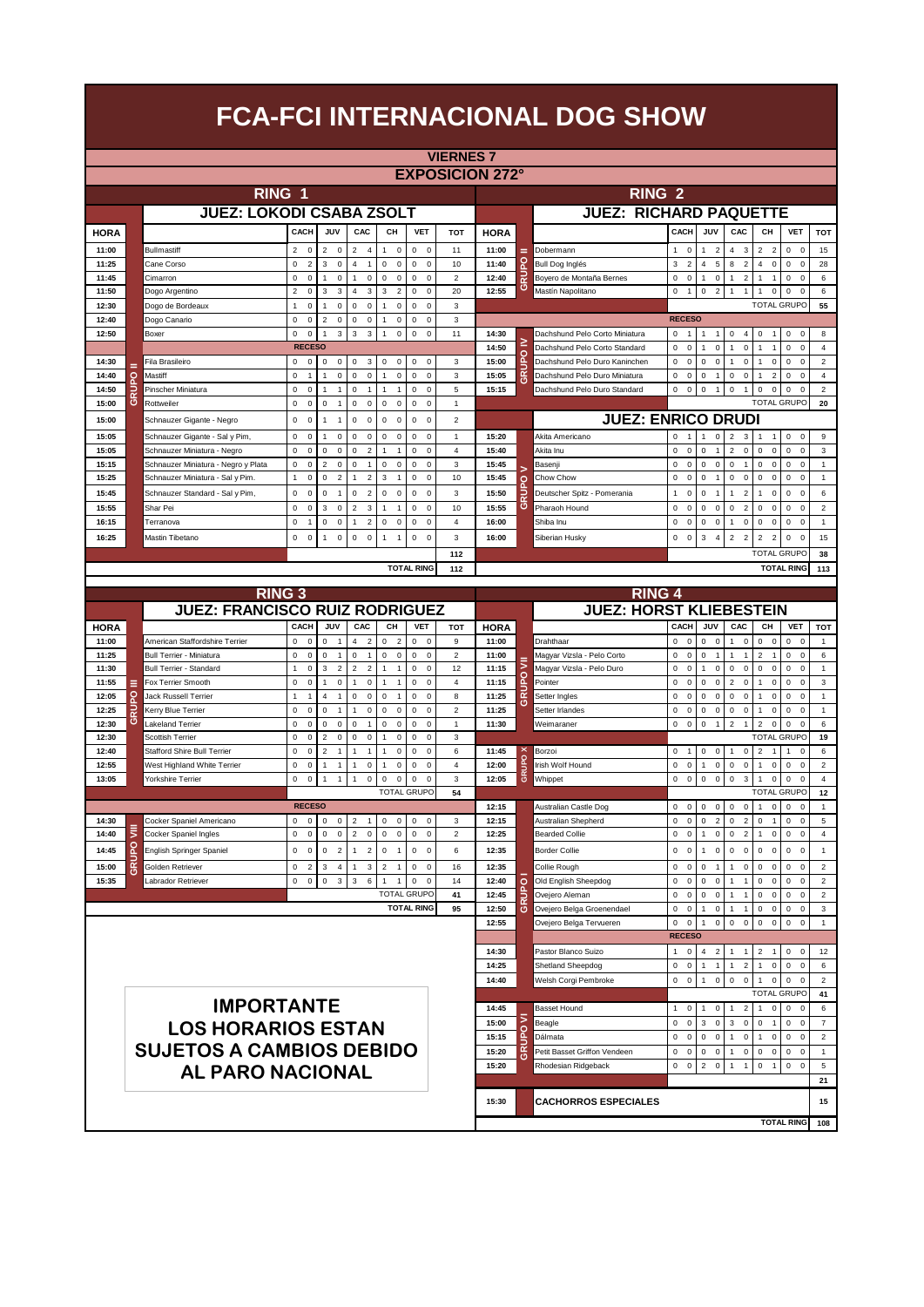**VIERNES 7**

| <b>RING 5</b> |             |                                      |                |                |                |                |                         |                |             |                |             |                    |                |  |  |
|---------------|-------------|--------------------------------------|----------------|----------------|----------------|----------------|-------------------------|----------------|-------------|----------------|-------------|--------------------|----------------|--|--|
|               |             | <b>JUEZ: ZEEV TRAININ</b>            |                |                |                |                |                         |                |             |                |             |                    |                |  |  |
| <b>HORA</b>   |             |                                      |                | CACH           |                | <b>JUV</b>     |                         | CAC            |             | CH             |             | <b>VET</b>         | <b>TOT</b>     |  |  |
| 11:00         |             | <b>Bull Dog Francés</b>              | $\overline{2}$ | 1              |                | 16 10          | 147                     |                | 3           | $\mathbf{1}$   | $\mathbf 0$ | $\mathbf 0$        | 54             |  |  |
|               |             |                                      |                | <b>RECESO</b>  |                |                |                         |                |             |                |             |                    |                |  |  |
| 14:30         |             | <b>Bichon Frisse</b>                 | $\mathbf 0$    | $\mathbf 0$    | $\mathbf 0$    | $\overline{2}$ | 1                       | 1              | $\mathbf 0$ | 1              | $\mathbf 0$ | 1                  | 6              |  |  |
| 14:45         |             | <b>Boston Terrier</b>                | $\Omega$       | $\Omega$       | $\Omega$       | $\Omega$       | 1                       | 1              | $\Omega$    | 1              | $\mathbf 0$ | $\Omega$           | 3              |  |  |
| 14:50         |             | Caniche Enano                        | $\Omega$       | $\Omega$       | $\Omega$       | $\Omega$       | 1                       | 1              | $\Omega$    | $\Omega$       | $\Omega$    | $\Omega$           | $\overline{2}$ |  |  |
| 14:55         |             | Caniche Gigante                      | $\Omega$       | $\Omega$       | $\Omega$       | 1              | $\Omega$                | $\Omega$       | 1           | $\Omega$       | $\mathbf 0$ | $\Omega$           | $\overline{2}$ |  |  |
| 15:00         |             | Caniche Toy                          | 1              | $\mathbf 0$    | $\Omega$       | $\overline{2}$ | $\overline{2}$          | $\overline{2}$ | $\mathbf 0$ | $\overline{2}$ | $\mathbf 0$ | 0                  | 9              |  |  |
| 15:20         | <b>NOLD</b> | Chihuahua Pelo Corto                 | $\Omega$       | 1              | $\overline{a}$ | 1              | $\Omega$                | $\Omega$       | $\Omega$    | $\Omega$       | $\Omega$    | $\Omega$           | $\Delta$       |  |  |
| 15:30         |             | Chihuahua Pelo Largo                 | $\mathbf 0$    | $\mathbf 0$    | $\Omega$       | 1              | $\Omega$                | 1              | $\Omega$    | $\Omega$       | $\mathbf 0$ | $\Omega$           | $\overline{2}$ |  |  |
| 15:35         | 훉           | Chinese Crested Dog                  | $\Omega$       | $\Omega$       | $\mathbf{1}$   | $\Omega$       | $\Omega$                | 0              | $\Omega$    | $\Omega$       | $\mathbf 0$ | $\Omega$           | $\mathbf{1}$   |  |  |
| 15:35         |             | Coton De Tulear                      | $\Omega$       | $\Omega$       | $\Omega$       | $\Omega$       | 1                       | 0              | $\Omega$    | $\Omega$       | $\Omega$    | $\Omega$           | 1              |  |  |
| 15:40         |             | Epagneul Nain Continental - Papillon | $\Omega$       | $\mathbf 0$    | $\mathfrak{p}$ | $\Omega$       | 1                       | 0              | $\Omega$    | $\Omega$       | $\Omega$    | $\Omega$           | 3              |  |  |
| 15:45         |             | Lhasa Apso                           | $\mathbf 0$    | $\mathbf 0$    | $\mathbf{1}$   | $\mathbf 0$    | 0                       | 0              | $\mathbf 0$ | 0              | $\mathbf 0$ | $\mathbf 0$        | 1              |  |  |
| 15:45         |             | <b>Maltes</b>                        | $\Omega$       | $\Omega$       | $\Omega$       | $\overline{a}$ | 3                       | 1              | $\Omega$    | $\Omega$       | $\mathbf 0$ | $\Omega$           | 6              |  |  |
| 16:00         |             | Pequeño Perro Ruso                   | 0              | $\mathbf 0$    | 1              | 1              | $\Omega$                | 0              | $\Omega$    | 0              | $\mathbf 0$ | $\Omega$           | $\overline{2}$ |  |  |
| 16:05         |             | Pug                                  | $\Omega$       | $\overline{2}$ | 5              | $\overline{a}$ | $\overline{\mathbf{4}}$ | 1              | $\Omega$    | 1              | $\Omega$    | $\Omega$           | 15             |  |  |
| 16:35         |             | Shih Tzu                             | $\Omega$       | $\Omega$       | $\Omega$       | $\Omega$       | $\Omega$                | 1              | 1           | $\Omega$       | $\Omega$    | $\Omega$           | $\overline{2}$ |  |  |
|               |             |                                      |                |                |                |                |                         |                |             |                |             | <b>TOTAL GRUPO</b> | 113            |  |  |
|               |             |                                      |                |                |                |                |                         |                |             |                |             | <b>TOTAL RING</b>  | 113            |  |  |

# **RING CENTRAL** 16:45 FINALES DE TODOS LOS **GRUPOS**

#### **RING CENTRAL** AL TERMINAR EL JUZGAMIENTO DE LOS GRUPOS **FINALES DE EXPOSICIÓN**

CACHORROS ESPECIALES HORST KLIEBENSTEIN

CACHORROS HORST KLIEBENSTEIN

**ZEEV TRAININ JOVENES** 

ADULTOS FRANCISCO RUIZ RODRIGUEZ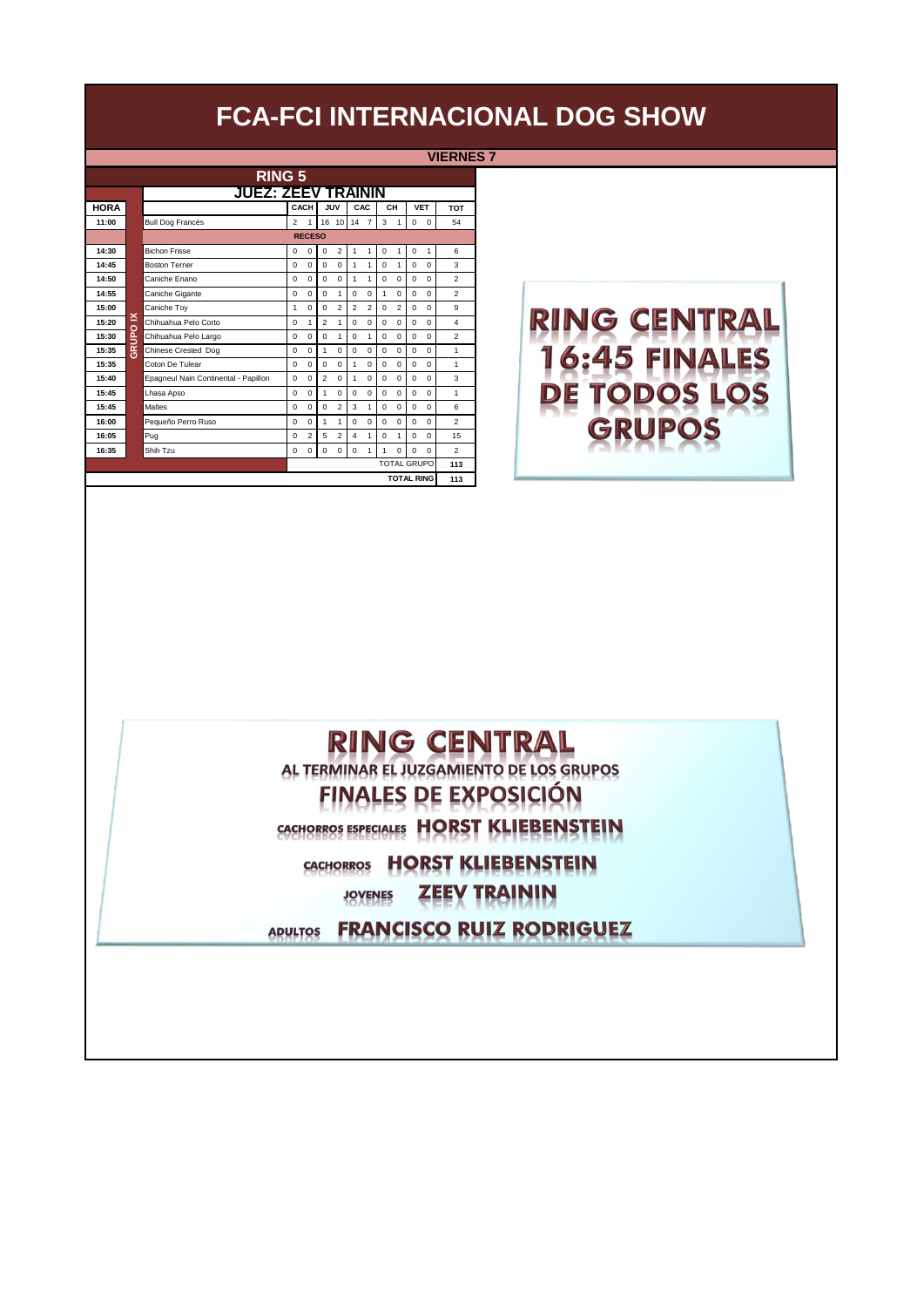|                |         |                                                             |                                         |                                                   |                                                                    |                                                           |                                                | <b>DOMINGO 9</b>                 |                        |                         |                                  |                                         |                                                            |                                                            |                                                                            |                                                            |                         |
|----------------|---------|-------------------------------------------------------------|-----------------------------------------|---------------------------------------------------|--------------------------------------------------------------------|-----------------------------------------------------------|------------------------------------------------|----------------------------------|------------------------|-------------------------|----------------------------------|-----------------------------------------|------------------------------------------------------------|------------------------------------------------------------|----------------------------------------------------------------------------|------------------------------------------------------------|-------------------------|
|                |         |                                                             |                                         |                                                   |                                                                    |                                                           |                                                |                                  | <b>EXPOSICION 273°</b> |                         |                                  |                                         |                                                            |                                                            |                                                                            |                                                            |                         |
|                |         | RING <sub>1</sub>                                           |                                         |                                                   |                                                                    |                                                           |                                                |                                  |                        |                         | <b>RING 2</b>                    |                                         |                                                            |                                                            |                                                                            |                                                            |                         |
|                |         | <b>JUEZ: HORST KLIEBENSTEIN</b>                             |                                         |                                                   |                                                                    |                                                           |                                                |                                  |                        |                         | JUEZ: FRANCISCO RUIZ RODRIGUEZ   |                                         |                                                            |                                                            |                                                                            |                                                            |                         |
|                |         |                                                             | CACH                                    | JUV                                               | CAC                                                                | CН                                                        | <b>VET</b>                                     | <b>TOT</b>                       |                        |                         |                                  | CACH                                    | JUV                                                        | CAC                                                        | CН                                                                         | <b>VET</b>                                                 | <b>TOT</b>              |
| <b>HORA</b>    |         |                                                             |                                         |                                                   |                                                                    |                                                           |                                                |                                  | <b>HORA</b>            |                         |                                  |                                         |                                                            |                                                            |                                                                            |                                                            |                         |
| 11:00<br>11:25 |         | <b>Bullmastiff</b><br>Cane Corso                            | $\mathsf 0$<br>2<br>$\overline{2}$<br>0 | $\overline{c}$<br>$\mathbf 0$<br>3<br>$\mathsf 0$ | $\overline{2}$<br>$\overline{4}$<br>$\overline{4}$<br>$\mathbf{1}$ | $\mathsf 0$<br>$\mathbf{1}$<br>$\mathbf 0$<br>$\mathsf 0$ | $\mathbf 0$<br>$\mathsf 0$<br>$\mathbf 0$<br>0 | 11<br>10                         | 11:00<br>11:40         | Ξ                       | Dobermann<br>Bull Dog Inglés     | $\mathbf 0$<br>1<br>3<br>$\overline{2}$ | $\overline{2}$<br>$\overline{1}$<br>5<br>$\overline{4}$    | 3<br>4<br>$\overline{2}$<br>8                              | $\overline{2}$<br>$\overline{\mathbf{c}}$<br>$\mathbf 0$<br>$\overline{4}$ | $\mathbf 0$<br>$\mathsf 0$<br>$\mathsf 0$<br>$\mathsf 0$   | 15<br>28                |
| 11:45          |         | Cimarron                                                    | $\mathbf 0$<br>0                        | $\mathbf{1}$<br>$\mathsf 0$                       | $\mathbf{1}$<br>$\mathbf 0$                                        | $\mathsf 0$<br>$\mathsf 0$                                | $\mathsf 0$<br>$\mathsf 0$                     | $\mathbf 2$                      | 12:40                  | <b>RUPO</b>             | Boyero de Montaña Bernes         | $\mathsf 0$<br>0                        | $\mathsf 0$<br>$\mathbf{1}$                                | $\overline{2}$<br>$\mathbf{1}$                             | $\mathbf{1}$<br>$\mathbf{1}$                                               | $\mathsf 0$<br>$\mathsf 0$                                 | $\,6\,$                 |
| 11:50          |         | Dogo Argentino                                              | $\overline{2}$<br>$\mathsf 0$           | 3<br>3                                            | $\overline{4}$<br>3                                                | 3<br>$\overline{2}$                                       | $\mathbf 0$<br>$\mathsf 0$                     | 20                               | 12:55                  | ဖ                       | <b>Mastín Napolitano</b>         | 0<br>$\overline{1}$                     | $\overline{2}$<br>$\mathsf 0$                              | $\mathbf{1}$<br>1                                          | $\mathbf 0$<br>1                                                           | $\mathsf 0$<br>$\Omega$                                    | 6                       |
| 12:30          |         | Dogo de Bordeaux                                            | $\mathsf 0$<br>1                        | $\mathsf 0$<br>1                                  | $\mathsf 0$<br>$\mathbf 0$                                         | $\mathsf 0$<br>$\mathbf{1}$                               | $\mathbf 0$<br>$\mathsf 0$                     | 3                                |                        |                         |                                  |                                         |                                                            |                                                            | <b>TOTAL GRUPO</b>                                                         |                                                            | 55                      |
| 12:40          |         | Dogo Canario                                                | 0<br>$\mathsf 0$                        | $\overline{2}$<br>$\mathsf 0$                     | $\mathsf 0$<br>$\mathsf 0$                                         | $\pmb{0}$<br>1                                            | $\mathbf 0$<br>$\mathsf 0$                     | 3                                |                        |                         |                                  | <b>RECESO</b>                           |                                                            |                                                            |                                                                            |                                                            |                         |
| 12:50          |         | Boxer                                                       | 0<br>$\mathsf 0$                        | $\mathbf{3}$<br>$\overline{1}$                    | $\ensuremath{\mathsf{3}}$<br>$\mathbf{3}$                          | $\mathsf 0$<br>1                                          | $\mathsf 0$<br>$\mathsf 0$                     | 11                               | 14:30                  |                         | Dachshund Pelo Corto Miniatura   | $\mathsf 0$<br>$\overline{1}$           | $\mathbf{1}$<br>$\mathbf{1}$                               | 0<br>4                                                     | $\mathsf 0$<br>$\mathbf{1}$                                                | $\mathsf 0$<br>0                                           | 8                       |
|                |         |                                                             | <b>RECESO</b>                           |                                                   |                                                                    |                                                           |                                                |                                  | 14:50                  | ≥                       | Dachshund Pelo Corto Standard    | 0<br>$\mathbf 0$                        | $\mathbf 0$<br>1                                           | $\mathbf 0$                                                | $\mathbf{1}$<br>1                                                          | $\mathsf{o}\,$<br>$\mathbf 0$                              | $\overline{4}$          |
| 14:30          | о       | Fila Brasileiro                                             | $\mathbf 0$<br>$\mathsf 0$              | $\mathsf 0$<br>$\mathsf 0$                        | $\mathsf 0$<br>3                                                   | $\mathsf 0$<br>0                                          | 0<br>0                                         | 3                                | 15:00                  | GRUPO                   | Dachshund Pelo Duro Kaninchen    | 0<br>$\mathsf 0$                        | $\mathbf 0$<br>$\pmb{0}$                                   | 0<br>1                                                     | $\pmb{0}$<br>$\mathbf{1}$                                                  | $\mathbf 0$<br>0                                           | $\overline{2}$          |
| 14:40          |         | Mastiff                                                     | 0<br>$\overline{1}$                     | $\mathsf 0$<br>1                                  | $\mathsf 0$<br>$\mathsf 0$                                         | $\mathsf 0$<br>$\mathbf{1}$                               | $\mathbf 0$<br>$\mathsf 0$                     | 3                                | 15:05                  |                         | Dachshund Pelo Duro Miniatura    | 0<br>$\mathsf 0$                        | $\pmb{0}$<br>$\mathbf{1}$                                  | $\mathsf{o}\,$<br>0                                        | $\overline{\mathbf{c}}$<br>$\overline{1}$                                  | $\mathbf 0$<br>$\mathbf 0$                                 | $\sqrt{4}$              |
| 14:50          | ဖ       | Pinscher Miniatura                                          | $\mathbf 0$<br>0                        | $\overline{1}$<br>$\overline{1}$                  | $\mathsf 0$<br>$\overline{1}$                                      | $\mathbf{1}$<br>$\mathbf{1}$                              | $\mathsf 0$<br>$\mathsf 0$                     | 5                                | 15:15                  |                         | Dachshund Pelo Duro Standard     | 0<br>$\,0\,$                            | $\pmb{0}$<br>$\mathbf{1}$                                  | $\mathsf 0$<br>$\mathbf{1}$                                | $\mathsf 0$<br>$\mathbf 0$<br><b>TOTAL GRUPO</b>                           | $\mathbf 0$<br>$\Omega$                                    | $\overline{2}$          |
| 15:00<br>15:00 |         | Rottweiler                                                  | $\mathbf 0$<br>$\mathsf 0$<br>0         | 0<br>$\overline{1}$<br>1                          | $\mathsf 0$<br>$\mathbf 0$<br>$\mathsf 0$                          | $\mathsf 0$<br>$\mathsf 0$<br>$\mathsf{O}\xspace$         | 0<br>$\mathsf 0$<br>$\mathsf 0$<br>$\Omega$    | $\mathbf{1}$                     |                        |                         | Akita Americano                  |                                         |                                                            |                                                            |                                                                            |                                                            | 20                      |
| 15:05          |         | Schnauzer Gigante - Negro<br>Schnauzer Gigante - Sal y Pim, | $\mathbf 0$<br>0<br>$\mathbf 0$         | $\mathbf{1}$<br>$\mathsf 0$<br>1                  | $\mathbf 0$<br>$\mathsf 0$<br>$\mathbf 0$                          | 0<br>$\mathbf 0$<br>$\mathsf 0$                           | $\mathsf 0$<br>$\Omega$                        | $\boldsymbol{2}$<br>$\mathbf{1}$ | 15:20<br>15:40         |                         | Akita Inu                        | 0<br>$\overline{1}$<br>$\mathsf 0$<br>0 | $\mathbf 0$<br>$\mathbf{1}$<br>$\mathsf 0$<br>$\mathbf{1}$ | $\overline{2}$<br>3<br>$\overline{2}$<br>$\mathbf 0$       | $\mathbf{1}$<br>$\overline{1}$<br>$\mathbf 0$<br>$\mathbf 0$               | $\mathbf 0$<br>$^{\circ}$<br>$\mathsf{o}\,$<br>$\mathbf 0$ | 9<br>$\mathsf 3$        |
| 15:05          |         | Schnauzer Miniatura - Negro                                 | 0<br>$\mathsf 0$                        | 0<br>$\mathbf 0$                                  | $\mathsf 0$<br>$\overline{2}$                                      | $\mathbf{1}$<br>$\overline{1}$                            | $\mathbf 0$<br>$\mathbf 0$                     | $\overline{4}$                   | 15:45                  |                         | Basenji                          | 0<br>$\mathbf 0$                        | $\mathsf 0$<br>$\mathsf 0$                                 | $\mathbf 0$<br>$\mathbf{1}$                                | $\mathbf 0$<br>$\mathbf 0$                                                 | $\mathsf 0$<br>$\mathbf 0$                                 | $\mathbf{1}$            |
| 15:15          |         | Schnauzer Miniatura - Negro y Plata                         | 0<br>$\mathbf 0$                        | $\overline{2}$<br>$\mathbf 0$                     | $\mathbf 0$<br>$\overline{1}$                                      | $\mathbf 0$<br>$\pmb{0}$                                  | $\mathbf 0$<br>$\mathbf 0$                     | 3                                | 15:45                  | $\overline{5}$          | Chow Chow                        | 0<br>$\mathbf 0$                        | $\mathbf 0$<br>-1                                          | 0<br>$\mathbf 0$                                           | 0<br>$\mathbf 0$                                                           | $\mathsf{o}\,$<br>$\mathbf 0$                              | $\overline{1}$          |
| 15:25          |         | Schnauzer Miniatura - Sal y Pim.                            | $\mathbf 0$<br>1                        | 0<br>$\overline{2}$                               | $\overline{2}$<br>-1                                               | 3<br>$\mathbf{1}$                                         | $\mathbf 0$<br>$\mathbf 0$                     | 10                               | 15:50                  |                         | Deutscher Spitz - Pomerania      | $\mathsf 0$<br>1                        | $\pmb{0}$<br>$\mathbf{1}$                                  | $\overline{2}$                                             | $\mathbf 0$<br>1                                                           | $\mathsf 0$<br>$\Omega$                                    | $\,6\,$                 |
| 15:45          |         | Schnauzer Standard - Sal y Pim,                             | 0<br>$\mathbf 0$                        | 0<br>$\mathbf{1}$                                 | $\mathsf 0$<br>$\overline{2}$                                      | $\mathsf 0$<br>$\mathbf 0$                                | 0<br>$\mathbf 0$                               | 3                                | 15:55                  | ဖ                       | Pharaoh Hound                    | 0<br>$\mathbf 0$                        | $\mathsf 0$<br>$\mathbf 0$                                 | 0<br>$\overline{2}$                                        | $\mathbf 0$<br>0                                                           | $\mathsf 0$<br>$\Omega$                                    | $\overline{2}$          |
| 15:55          |         | Shar Pei                                                    | $\mathbf 0$<br>$\mathsf 0$              | 3<br>$\mathsf 0$                                  | $\overline{2}$<br>3                                                | $\mathbf{1}$<br>$\overline{1}$                            | $\mathbf 0$<br>$\mathsf 0$                     | 10                               | 16:00                  |                         | Shiba Inu                        | 0<br>$\bf 0$                            | $\pmb{0}$<br>$\mathsf 0$                                   | 0<br>1                                                     | $\mathsf 0$<br>$\mathbf 0$                                                 | $\pmb{0}$<br>$\mathbf 0$                                   | $\mathbf{1}$            |
| 16:15          |         | Terranova                                                   | $\mathbf 0$<br>$\overline{1}$           | 0<br>$\bf 0$                                      | $\mathbf{1}$<br>$\overline{2}$                                     | 0<br>$\pmb{0}$                                            | 0<br>$\mathbf 0$                               | $\sqrt{4}$                       | 16:00                  |                         | Siberian Husky                   | $\mathbf 0$<br>$\mathbf 0$              | 3<br>$\sqrt{4}$                                            | $\overline{c}$<br>$\overline{2}$                           | $\overline{2}$<br>$\overline{2}$                                           | $\mathbf 0$<br>$\mathbf 0$                                 | 15                      |
| 16:25          |         | Mastin Tibetano                                             | 0<br>0                                  | $\bf 0$<br>1                                      | $\mathsf 0$<br>$\pmb{0}$                                           | $\mathbf{1}$<br>$\overline{1}$                            | 0<br>$\mathbf 0$                               | 3                                |                        |                         |                                  |                                         |                                                            |                                                            | <b>TOTAL GRUPO</b>                                                         |                                                            | 38                      |
|                |         |                                                             |                                         |                                                   |                                                                    |                                                           |                                                | 112                              |                        |                         |                                  |                                         |                                                            |                                                            |                                                                            | <b>TOTAL RING</b>                                          | 113                     |
|                |         |                                                             |                                         |                                                   |                                                                    |                                                           | <b>TOTAL RING</b>                              | 112                              |                        |                         |                                  |                                         |                                                            |                                                            |                                                                            |                                                            |                         |
|                |         |                                                             |                                         |                                                   |                                                                    |                                                           |                                                |                                  |                        |                         |                                  |                                         |                                                            |                                                            |                                                                            |                                                            |                         |
|                |         | <b>RING 3</b>                                               |                                         |                                                   |                                                                    |                                                           |                                                |                                  |                        |                         | <b>RING 4</b>                    |                                         |                                                            |                                                            |                                                                            |                                                            |                         |
|                |         | <b>JUEZ: ZEEV TRAININ</b>                                   |                                         |                                                   |                                                                    |                                                           |                                                |                                  |                        |                         | <b>JUEZ: LOKODI CSABA ZSOLT</b>  |                                         |                                                            |                                                            |                                                                            |                                                            |                         |
| <b>HORA</b>    |         |                                                             | CACH                                    | JUV                                               | CAC                                                                | CН                                                        | <b>VET</b>                                     | <b>TOT</b>                       | <b>HORA</b>            |                         |                                  | CACH                                    | JUV                                                        | CAC                                                        | CH                                                                         | <b>VET</b>                                                 | TOT                     |
| 11:00          |         | American Staffordshire Terrier                              | 0<br>$\mathbf 0$                        | 0<br>$\overline{1}$                               | $\overline{4}$<br>$\overline{2}$                                   | 0<br>$\overline{2}$                                       | $\mathbf{0}$<br>$\mathbf 0$                    | 9                                | 11:00                  |                         | Drahthaar                        | $\mathbf 0$<br>$\Omega$                 | $\overline{0}$<br>$\Omega$                                 | $\mathbf 0$<br>1                                           | $\mathbf 0$<br>$\mathbf 0$                                                 | $\mathbf 0$<br>$\mathbf 0$                                 | $\overline{1}$          |
| 11:25          |         | <b>Bull Terrier - Miniatura</b>                             | 0<br>$\mathbf 0$                        | 0<br>$\overline{1}$                               | $\mathsf 0$<br>$\overline{1}$                                      | 0<br>$\mathsf 0$                                          | $\mathbf 0$<br>$\mathbf 0$                     | 2                                | 11:00                  |                         | Magyar Vizsla - Pelo Corto       | 0<br>$\mathbf 0$                        | $\mathsf 0$<br>$\overline{1}$                              | $\overline{1}$<br>1                                        | 2<br>$\overline{1}$                                                        | $\mathsf 0$<br>$\mathbf 0$                                 | $\,6\,$                 |
| 11:30          |         | Bull Terrier - Standard                                     | 1<br>$\mathbf 0$                        | 3<br>$\overline{2}$                               | $\overline{2}$<br>$\overline{2}$                                   | 1<br>$\overline{1}$                                       | $\mathbf 0$<br>$\pmb{0}$                       | 12                               | 11:15                  |                         | Magyar Vizsla - Pelo Duro        | 0<br>$\bf 0$                            | $\pmb{0}$<br>$\mathbf{1}$                                  | 0<br>$\mathbf 0$                                           | 0<br>$\mathbf 0$                                                           | 0<br>$\mathbf 0$                                           | 1                       |
| 11:55          | о       | Fox Terrier Smooth                                          | 0<br>$\pmb{0}$<br>1                     | $\bf 0$<br>1<br>4<br>$\overline{1}$               | $\pmb{0}$<br>$\overline{1}$                                        | $\overline{1}$<br>1<br>$\Omega$                           | $\mathbf 0$<br>0                               | 4                                | 11:15                  | <b>RUPO</b>             | Pointer                          | $\mathsf 0$<br>$\Omega$                 | $\pmb{0}$<br>$\pmb{0}$                                     | 2<br>$\mathbf 0$                                           | $\mathbf 0$<br>1                                                           | 0<br>$\Omega$                                              | 3                       |
| 12:05<br>12:25 |         | Jack Russell Terrier<br>Kerry Blue Terrier                  | $\overline{1}$<br>0<br>$\mathbf 0$      | 0<br>$\overline{1}$                               | $\mathbf 0$<br>$\pmb{0}$<br>$\pmb{0}$<br>$\overline{1}$            | $\mathbf{1}$<br>0<br>0                                    | $\mathbf 0$<br>$\Omega$<br>$\mathbf 0$<br>0    | 8<br>$\overline{\mathbf{c}}$     | 11:25<br>11:25         | ဖ                       | Setter Ingles<br>Setter Irlandes | 0<br>$\mathbf 0$<br>$\Omega$<br>0       | 0<br>$\mathbf 0$<br>$\mathsf 0$<br>$\pmb{0}$               | 0<br>$\mathbf 0$<br>0<br>0                                 | $\mathbf 0$<br>1<br>$\mathbf 0$<br>1                                       | 0<br>$\Omega$<br>0<br>$\Omega$                             | 1<br>1                  |
| 12:30          | ဖ       | <b>Lakeland Terrier</b>                                     | 0<br>0                                  | 0<br>$\mathsf 0$                                  | $\mathsf 0$<br>$\mathbf{1}$                                        | $\pmb{0}$<br>0                                            | $\mathsf 0$<br>0                               | 1                                | 11:30                  |                         | Weimaraner                       | 0<br>$\bf 0$                            | $\mathsf 0$<br>$\mathbf{1}$                                | $\overline{c}$<br>$\mathbf{1}$                             | $\overline{2}$<br>$\mathbf 0$                                              | $\pmb{0}$<br>0                                             | 6                       |
| 12:30          |         | <b>Scottish Terrier</b>                                     | 0<br>0                                  | $\overline{c}$<br>0                               | $\mathsf 0$<br>$\pmb{0}$                                           | 0                                                         | $\pmb{0}$<br>$\Omega$                          | 3                                |                        |                         |                                  |                                         |                                                            |                                                            | <b>TOTAL GRUPO</b>                                                         |                                                            | 19                      |
| 12:40          |         | <b>Stafford Shire Bull Terrier</b>                          | $\mathsf 0$<br>$\mathsf 0$              | $\overline{c}$<br>$\overline{1}$                  | $\overline{1}$<br>$\mathbf{1}$                                     | $\pmb{0}$<br>$\mathbf{1}$                                 | $\mathbf 0$<br>$\pmb{0}$                       | 6                                | 11:45                  | $\overline{\mathbf{x}}$ | Borzoi                           | 0<br>$\overline{1}$                     | $\mathsf 0$<br>$\pmb{0}$                                   | 1<br>$\Omega$                                              | $\overline{2}$<br>$\overline{1}$                                           | $\mathbf{1}$<br>$\Omega$                                   | 6                       |
| 12:55          |         | West Highland White Terrier                                 | 0<br>0                                  | $\mathbf{1}$<br>1                                 | $\pmb{0}$<br>$\mathbf{1}$                                          | $\pmb{0}$<br>1                                            | $\mathbf 0$<br>$\mathbf 0$                     | $\sqrt{4}$                       | 12:00                  | GRUPO                   | Irish Wolf Hound                 | $\mathsf 0$<br>$\overline{0}$           | $\pmb{0}$<br>$\mathbf{1}$                                  | $\mathsf{O}\xspace$<br>$\mathsf 0$                         | $\mathbf 0$<br>$\mathbf{1}$                                                | $\mathbf 0$<br>$\mathbf 0$                                 | $\overline{2}$          |
| 13:05          |         | Yorkshire Terrier                                           | 0<br>$\pmb{0}$                          | $\overline{1}$<br>1                               | $\mathsf 0$<br>$\overline{1}$                                      | $\mathsf 0$<br>$\pmb{0}$                                  | $\pmb{0}$<br>$\Omega$                          | 3                                | 12:05                  |                         | Whippet                          | $\mathsf 0$<br>$\,0\,$                  | $\mathbf 0$<br>$\mathbf 0$                                 | $\mathsf 3$<br>$\mathbf 0$                                 | 1<br>$\pmb{0}$                                                             | $\pmb{0}$<br>$\mathbf 0$                                   | $\sqrt{4}$              |
|                |         |                                                             |                                         |                                                   |                                                                    |                                                           | <b>TOTAL GRUPO</b>                             | 54                               |                        |                         |                                  |                                         |                                                            |                                                            | <b>TOTAL GRUPO</b>                                                         |                                                            | 12                      |
|                |         |                                                             | <b>RECESO</b>                           |                                                   |                                                                    |                                                           |                                                |                                  | 12:15                  |                         | Australian Castle Dog            | $\mathsf 0$<br>$\Omega$                 | $\mathsf 0$<br>$\mathbf 0$                                 | $\mathsf 0$<br>$\mathbf 0$                                 | $\mathbf{1}$<br>$\mathbf 0$                                                | $\mathsf 0$<br>$\overline{0}$                              | $\mathbf{1}$            |
|                |         | <b>JUEZ: ENRICO DRUD</b>                                    |                                         |                                                   |                                                                    |                                                           |                                                |                                  | 12:15                  |                         | Australian Shepherd              | $\mathsf 0$<br>$\Omega$                 | $\pmb{0}$<br>$\overline{2}$                                | 0<br>$\overline{2}$                                        | $\mathsf 0$<br>$\overline{1}$                                              | 0<br>$\mathbf 0$                                           | $\sqrt{5}$              |
| 14:30          | ≡       | Cocker Spaniel Americano                                    | $\mathbf 0$<br>$\mathbf 0$              | $\mathbf 0$<br>$\mathsf{o}\,$                     | $\overline{2}$<br>$\mathbf{1}$                                     | $\mathsf{O}$<br>$\mathsf 0$                               | 0<br>0                                         | 3                                | 12:25                  |                         | <b>Bearded Collie</b>            | $\mathsf 0$<br>$\,0\,$                  | $\pmb{0}$<br>$\mathbf{1}$                                  | $\sqrt{2}$<br>$\mathsf 0$                                  | 1<br>$\pmb{0}$                                                             | $\pmb{0}$<br>$\mathsf 0$                                   | 4                       |
| 14:40          | $\circ$ | Cocker Spaniel Ingles                                       | 0<br>0                                  | 0<br>$\mathbf 0$                                  | $\mathbf{2}$<br>$\mathbf{0}$                                       | $\mathbf{0}$<br>$\mathbf{0}$                              | $\mathbf{0}$<br>0                              |                                  | 12:35                  |                         | Border Collie                    | 0<br>$\mathbf{0}$                       | $\mathbf{1}$<br>$\mathbf{0}$                               | $0\quad 0$                                                 | $\mathbf{0}$<br>$\mathbf{0}$                                               | 0<br>0                                                     |                         |
| 14:45          | Ő.      | English Springer Spaniel                                    | 0<br>$\mathbf 0$                        | $\mathsf 0$<br>$\overline{2}$                     | $\overline{2}$<br>$\mathbf{1}$                                     | $\mathsf 0$<br>$\overline{1}$                             | $\mathbf 0$<br>$\mathsf 0$                     | 6                                | 12:35                  |                         | Collie Rough                     | 0<br>$\mathbf 0$                        | $\mathsf 0$<br>$\overline{1}$                              | $\mathbf{1}$<br>$\mathsf 0$                                | $\mathbf 0$<br>$\mathbf 0$                                                 | $\mathbf 0$<br>$\mathbf 0$                                 | $\sqrt{2}$              |
| 15:00          | œ<br>O  | Golden Retriever                                            | 0<br>$\overline{2}$                     | 3<br>$\overline{4}$                               | 3<br>$\mathbf{1}$                                                  | $\overline{2}$<br>$\mathbf{1}$                            | 0<br>0                                         | 16                               | 12:40                  |                         | Old English Sheepdog             | $0\quad 0$                              | $\mathbf 0$<br>$\mathbf 0$                                 | $\mathbf{1}$                                               | 0<br>0                                                                     | 0<br>0                                                     | $\overline{\mathbf{c}}$ |
| 15:35          |         | abrador Retriever                                           | 0<br>$\mathbf 0$                        | $\mathsf 0$<br>$\mathbf{3}$                       | 3<br>6                                                             | 1<br>$\mathbf{1}$                                         | 0<br>0                                         | 14                               | 12:45                  | န                       | Ovejero Aleman                   | 0<br>$\overline{0}$                     | $\mathbf 0$<br>0                                           | 1                                                          | 0<br>$\mathbf 0$                                                           | $\mathsf 0$<br>$^{\circ}$                                  | $\overline{c}$          |
|                |         |                                                             |                                         |                                                   |                                                                    |                                                           | <b>TOTAL GRUPO</b><br><b>TOTAL RING</b>        | 41<br>95                         | 12:50<br>12:55         |                         | Ovejero Belga Groenendael        | 0<br>$\mathbf 0$<br>0<br>$\mathbf 0$    | $\mathbf 0$<br>1<br>$\mathsf 0$<br>$\overline{1}$          | $\mathbf{1}$<br>1<br>$\mathsf{O}\xspace$<br>$\mathsf{o}\,$ | $\mathbf 0$<br>0<br>$\mathbf 0$<br>$\mathbf 0$                             | $\mathbf 0$<br>$\mathbf 0$<br>$\mathsf 0$<br>$\mathbf 0$   | 3<br>$\overline{1}$     |
|                |         |                                                             |                                         |                                                   |                                                                    |                                                           |                                                |                                  |                        |                         | Ovejero Belga Tervueren          | <b>RECESO</b>                           |                                                            |                                                            |                                                                            |                                                            |                         |
|                |         |                                                             |                                         |                                                   |                                                                    |                                                           |                                                |                                  | 14:30                  |                         | Pastor Blanco Suizo              | $1 \quad 0$                             | 4<br>2                                                     |                                                            | 2                                                                          | $\mathbf 0$                                                | 12                      |
|                |         |                                                             |                                         |                                                   |                                                                    |                                                           |                                                |                                  | 14:25                  |                         | Shetland Sheepdog                | 0<br>$\circ$                            | $\mathbf{1}$<br>1                                          | $\overline{\mathbf{c}}$<br>1                               | 1<br>0                                                                     | $\mathbf 0$<br>0                                           | 6                       |
|                |         |                                                             |                                         |                                                   |                                                                    |                                                           |                                                |                                  | 14:40                  |                         | Welsh Corgi Pembroke             | 0<br>$\mathbf 0$                        | 1<br>0                                                     | 0<br>0                                                     | $\mathbf{1}$<br>0                                                          | $\mathbf{0}$<br>$\Omega$                                   | 2                       |
|                |         |                                                             |                                         |                                                   |                                                                    |                                                           |                                                |                                  |                        |                         |                                  |                                         |                                                            |                                                            | <b>TOTAL GRUPO</b>                                                         |                                                            | 41                      |
|                |         | <b>IMPORTANTE</b>                                           |                                         |                                                   |                                                                    |                                                           |                                                |                                  | 14:45                  |                         | Basset Hound                     | $1 \quad 0$                             | $\mathbf{1}$<br>$\mathbf 0$                                | $\overline{2}$<br>1                                        | $1 \quad 0$                                                                | $0\quad 0$                                                 | 6                       |
|                |         | <b>LOS HORARIOS ESTAN</b>                                   |                                         |                                                   |                                                                    |                                                           |                                                |                                  | 15:00                  | o                       | Beagle                           | $0\quad 0$                              | 3<br>$\mathbf 0$                                           | $\mathsf{o}\,$<br>3                                        | $\mathbf 0$<br>$\overline{1}$                                              | $0\quad 0$                                                 | $\overline{7}$          |
|                |         |                                                             |                                         |                                                   |                                                                    |                                                           |                                                |                                  | 15:15                  |                         | Dálmata                          | 0<br>$\overline{0}$                     | $\mathsf 0$<br>$\mathbf 0$                                 | $\mathbf 0$<br>1                                           | $\mathbf{1}$<br>0                                                          | $\mathbf 0$<br>$\overline{0}$                              | $\overline{c}$          |
|                |         | <b>SUJETOS A CAMBIOS DEBIDO</b>                             |                                         |                                                   |                                                                    |                                                           |                                                |                                  | 15:20                  | ග                       | Petit Basset Griffon Vendeen     | $\mathbf{0}$<br>$\mathbf 0$             | $\mathbf 0$<br>$\mathsf 0$                                 | $\mathsf{o}\,$<br>$\mathbf{1}$                             | $\mathbf 0$<br>$\mathbf 0$                                                 | $0\quad 0$                                                 | $\mathbf{1}$            |
|                |         | <b>AL PARO NACIONAL</b>                                     |                                         |                                                   |                                                                    |                                                           |                                                |                                  | 15:20                  |                         | Rhodesian Ridgeback              | $\mathbf{O}$<br>$\mathbf 0$             | $\overline{2}$<br>$\mathbf 0$                              | 1<br>1                                                     | $\mathsf 0$<br>$\overline{1}$                                              | $\mathbf{0}$<br>$\mathbf 0$                                | 5                       |
|                |         |                                                             |                                         |                                                   |                                                                    |                                                           |                                                |                                  |                        |                         |                                  |                                         |                                                            |                                                            |                                                                            |                                                            | 21                      |
|                |         |                                                             |                                         |                                                   |                                                                    |                                                           |                                                |                                  | 15:30                  |                         | <b>CACHORROS ESPECIALES</b>      |                                         |                                                            |                                                            |                                                                            |                                                            | 15                      |
|                |         |                                                             |                                         |                                                   |                                                                    |                                                           |                                                |                                  |                        |                         |                                  |                                         |                                                            |                                                            |                                                                            |                                                            |                         |
|                |         |                                                             |                                         |                                                   |                                                                    |                                                           |                                                |                                  |                        |                         |                                  |                                         |                                                            |                                                            |                                                                            | <b>TOTAL RING</b>                                          | 108                     |